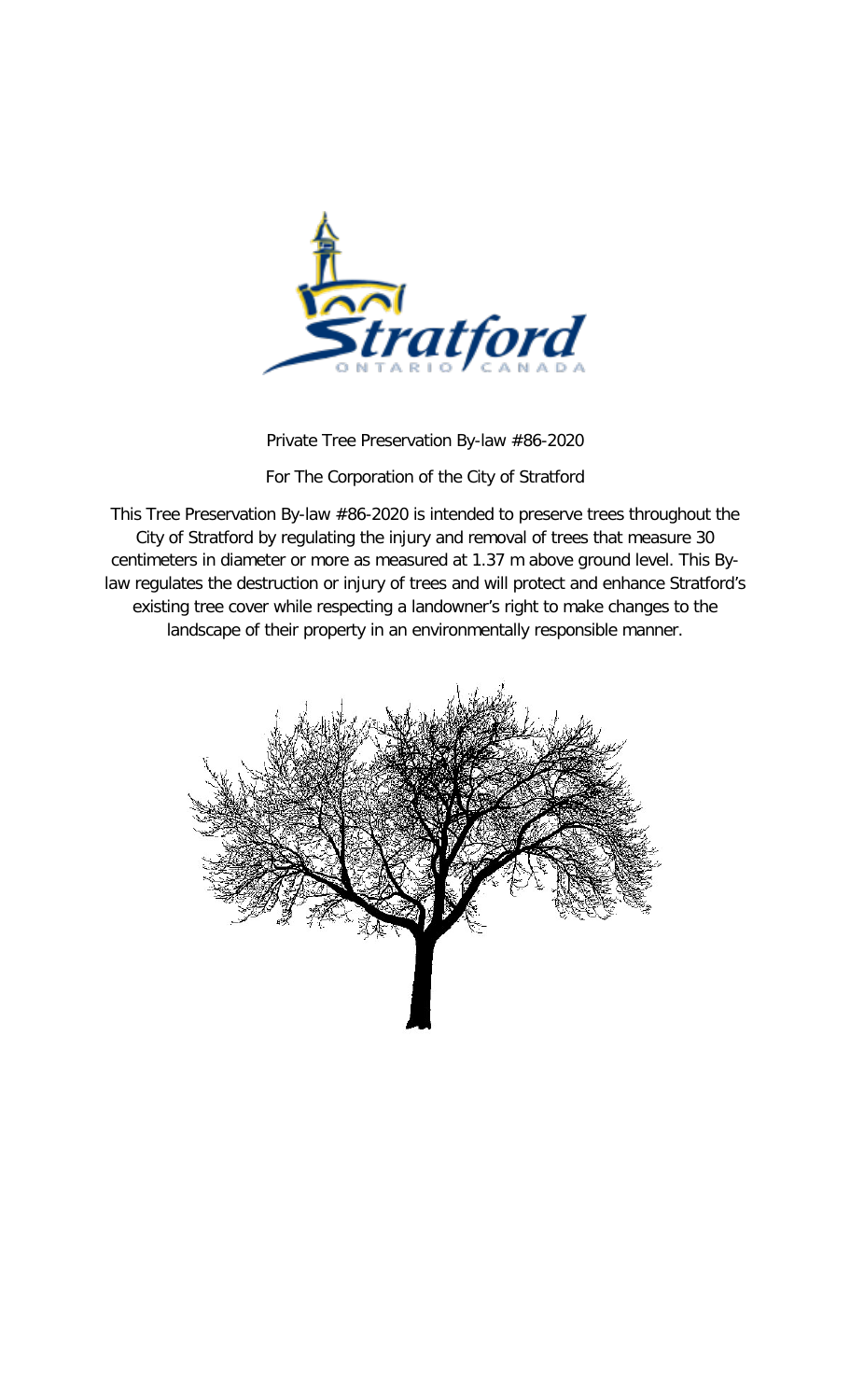### CITY OF STRATFORD Being a By-law to Prohibit or Regulate the Destruction or Injury of Trees on Private Property Within the City of Stratford.

**WHEREAS** sections 8, 9, 10 and 11 of the Municipal Act, 2001 S.O. 2001 c.25, as amended or replaced from time to time (the "*Municipal Act*") provides the City with broad authority, including the authority to pass by-laws respecting the economic, social and environmental well-being of the municipality;

**AND WHEREAS** Section 135(1) of the Municipal Act authorizes the Council of The Corporation of the City of Stratford to pass a By-law to prohibit or regulate the destruction or injuring of trees, without limiting the City's authority under Sections 9, 10 and 11 of the Act;

**AND WHEREAS** Section 436 of the Municipal Act provides that the City may pass bylaws providing that the City may enter on land at any reasonable time for the purpose of carrying out an inspection to determine compliance with a by-law or an order made pursuant to the by-law;

**AND WHEREAS** Section 141 of the Municipal Act provides for planting Trees adjacent to Highways with the consent of the property owner;

**AND WHEREAS** Section 62 of the Municipal Act authorizes a municipality, at reasonable times, to enter upon land lying along any of its highways to inspect trees, and conduct tests on trees, and to remove decayed, damaged, or dangerous trees or branches of trees if, in the opinion of the municipality, the trees or branches pose a danger to the health or safety of any person using the Highway;

**AND WHEREAS** Section 429(1) of the Municipal Act provides that a municipality may establish a system of fines for contraventions of a by-law passed under the Municipal Act;

**AND WHEREAS** Part XIV (Enforcement) and section 444 of the Municipal Act provides methods for a municipality to enforce its by-laws and allows a municipality to make an order to require any person to discontinue contravening a by-law and to do the work required to correct the contravention;

**AND WHEREAS** section 445 of the Municipal Act provides that a municipality may make an order requiring a Person who contravened a by-law or who caused or permitted the contravention or the owner or occupier of the land on which the contravention occurred to do work to correct the contravention;

**AND WHEREAS** section 446 of the Municipal Act provides that a municipality may proceed to do work at a Person's expense which that Person is otherwise required to do under a by-law but has failed to do and the costs incurred by a municipality may be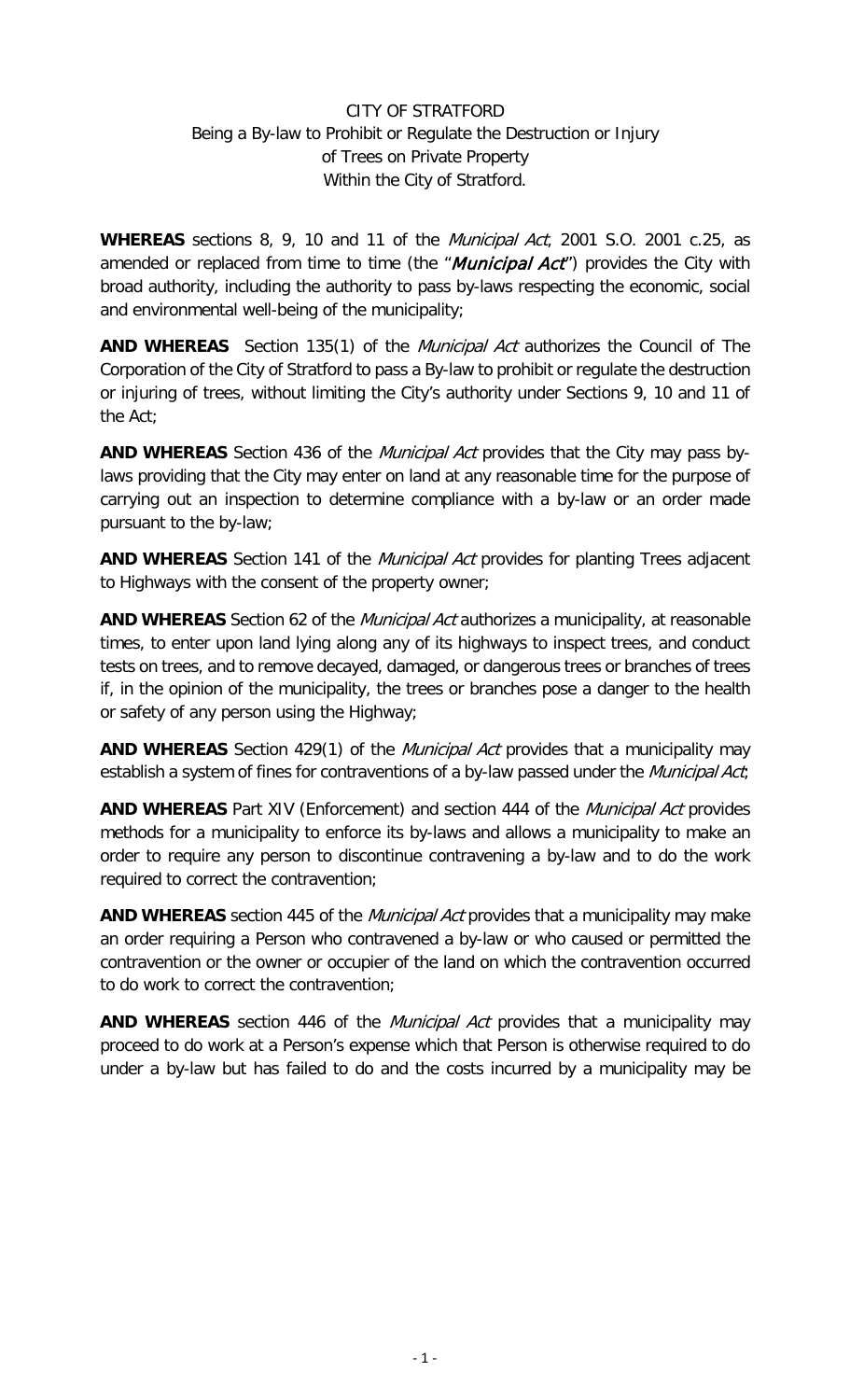recovered by adding the costs to the tax roll and collecting them in the same manner as property taxes;

AND WHEREAS section 391(1) of the *Municipal Act* provides that a municipality may impose fees or charges on Persons for service or activities provided or done by the municipality and Section 398(2) of the *Municipal Act* provides that such fees and charges may be added to the tax roll for any property in the municipality owned by the same Persons and collected in the same manner as taxes;

**AND WHEREAS** trees within the City are valued for the economic, social and environmental benefits they provide such as increased aesthetic and property values, shade, contributions to physical and psychological well-being, maintenance and enhancement of water quality, prevention of soil erosion and water run-off, wildlife habitat, local climate moderation and improved air quality;

**AND WHEREAS** the Council of The Corporation of the City of Stratford recognizes the ecological and aesthetic value of trees and is desirous of managing the injury and destruction of trees;

### **NOW THEREFORE THE COUNCIL OF THE CORPORATION OF THE CITY OF STRATFORD ENACTS AS FOLLOWS:**

#### **INTERPRETATION**

1.(1) In this By-law, the following terms shall have the meanings indicated:

**"Applicant" and "Permit Applicant"** means an applicant for a Permit under this By-law who is the registered owner(s) of the land where the subject Tree(s) is located and also means the Owner's authorized representative including but not limited to a contractor, arborist, occupant or other agent authorized to act on behalf of the Owner(s). The City will request written verification of such owner's authorization;

**"Application"** means an application pursuant to this By-law for a Permit;

**"Arborist"** means an expert in the care and maintenance of trees and includes an arborist qualified by the Ontario Ministry of Training, Colleges and Universities, a person with a certificate, diploma or degree involving arboriculture from an accredited college or university, a registered professional forester, an accredited arborist certified under the International Society of Arboriculture or a consulting arborist registered with the American Society of Consulting Arborists or a person otherwise having a demonstrated history of tree preservation experience satisfactory to the Director.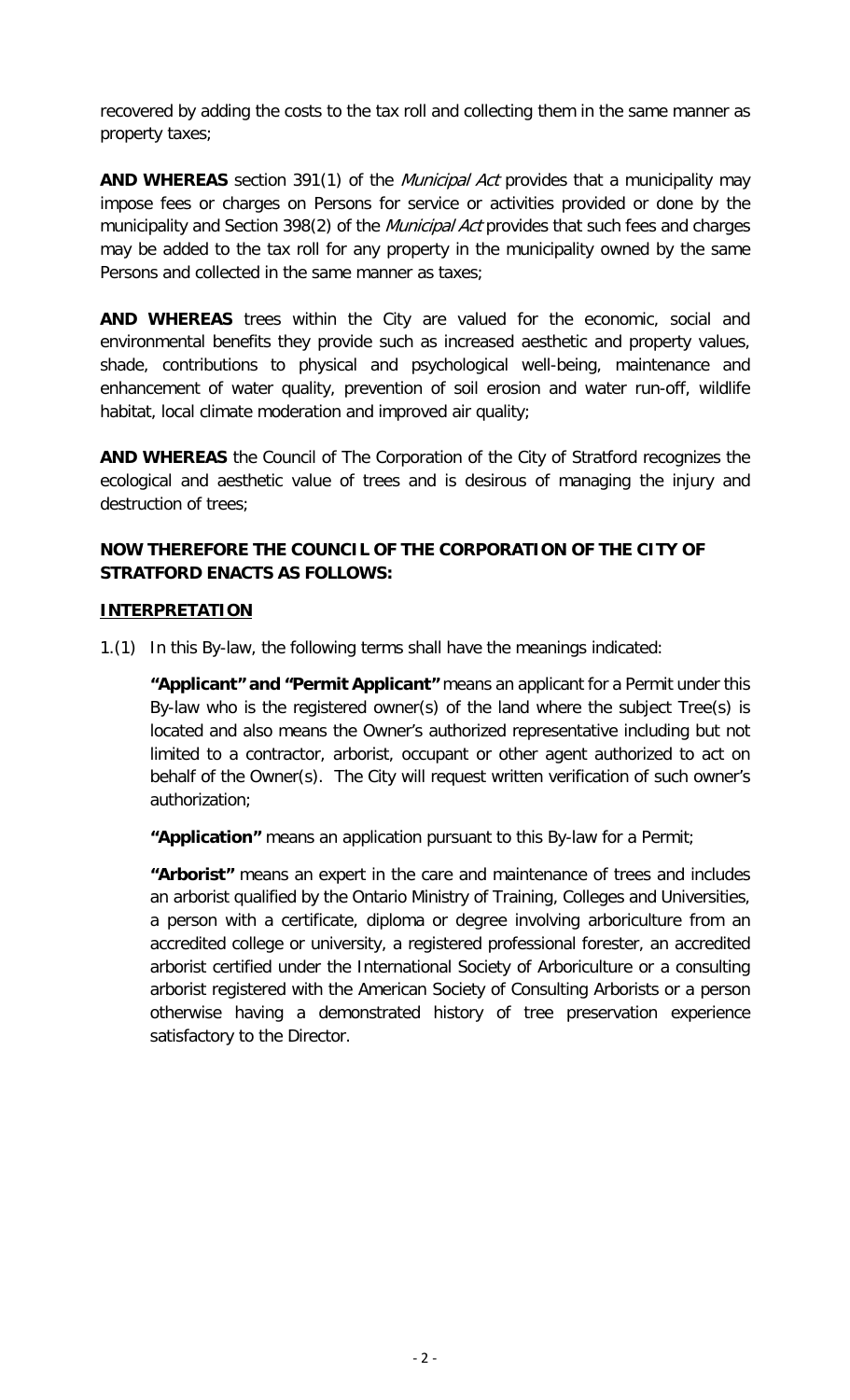"**Arborist Report**" means a technical report prepared by an Arborist that identifies the designated or surveyed location, species, size and the condition of the Tree(s), and sets out the rationale for any proposed Injuring or Destruction of a Tree and includes the Author Information including contact information and qualification, tree planting plan and describes Tree protection measures or other mitigating activities to be implemented.

"**City**" means The Corporation of the City of Stratford and **"City Council"** means the elected Council of the City.

"**DBH**" means the diameter of a Tree, outside the bark, at breast height, where breast height is measured from the existing grade of the ground adjoining the base of the trunk:

- (i) for a trunk rising straight and vertically from ground with a horizontal grade, 1.37 metres (4.5 feet) above that grade;
- (ii) for a trunk rising straight and non-vertically from ground with a horizontal grade, 1.37 metres (4.5 feet) along the centre axis of the trunk from that grade;
- (iii) for a trunk rising straight and vertically from ground with a nonhorizontal grade, 1.37 metres (4.5 feet) along the centre axis from the trunk from that grade;
- (iv) for a trunk rising up straight, 1.37 metres along the centre axis of the trunk from that grade;

and where diameter is:

- (i) for a tree with a single trunk, the diameter of that single trunk;
- (ii) for a tree with two or three trunks, the total diameter of those two or three trunks; and,
- (iii) for a tree with more than three trunks, the total diameter of the three trunks with the greatest diameters;

"**Destroy**" means directly or indirectly, including through construction activities, remove, ruin, uproot or kill a Tree, whether by accident or by design, and whether by cutting, burning, girdling, interfering with its water supply, applying chemicals, puncturing, or compacting, regrading or resurfacing within its drip line, or to remove, cut down, or Injure a Tree in any way to such an extent that it has become a Hazard or its life processes have been compromised in such a way that it cannot survive, but does not including Maintenance Pruning, and **"Destruction"** has a corresponding meaning.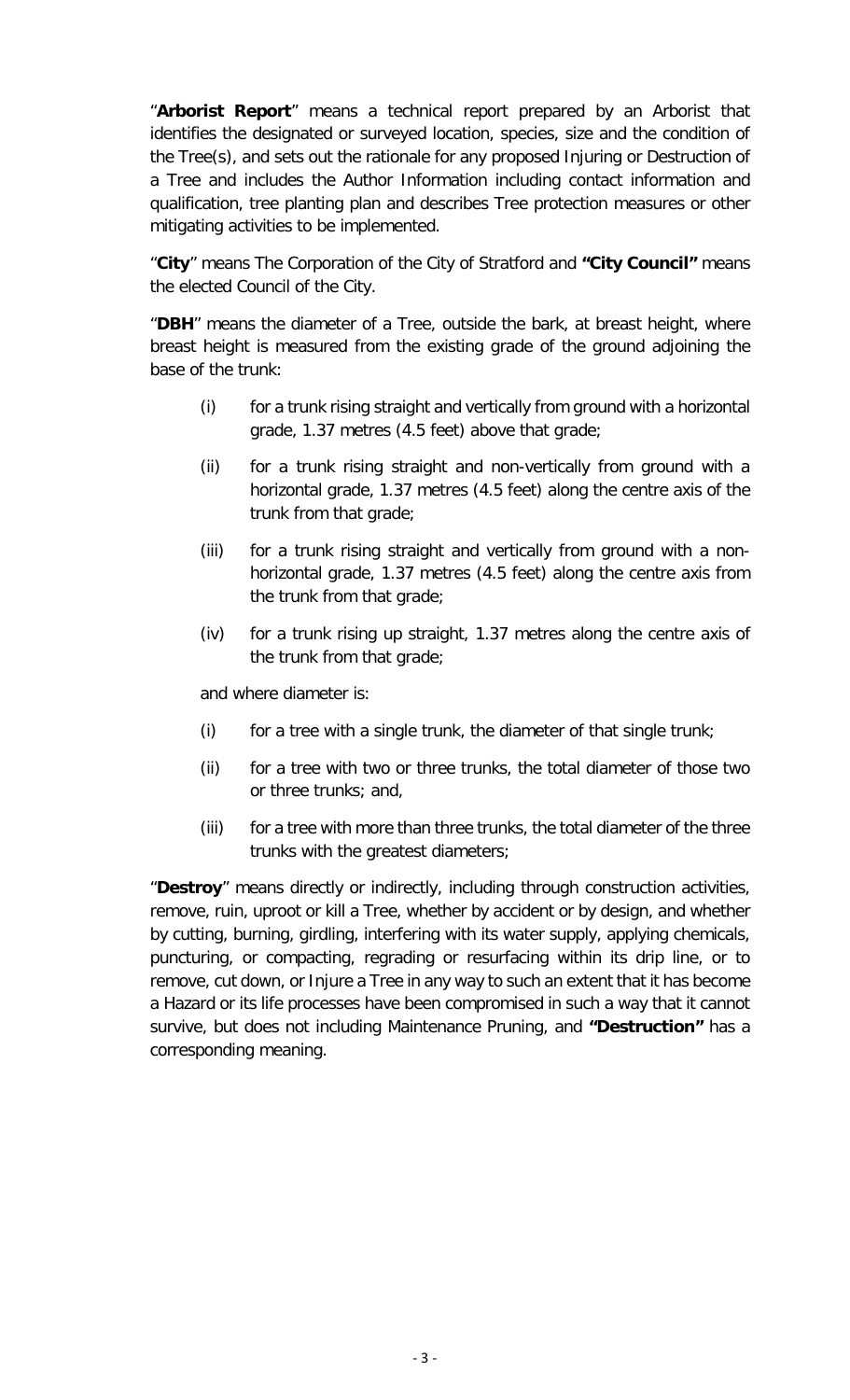"**Director**" means the Director of Community Services for the City and any City employee, including a City appointed Arborist, designated by or acting under the direction and authority of the Director.

"**Drip Line**" means that line which could be drawn running along the ground beneath and perpendicular to the outermost branches of the Tree.

"**Emergency Tree Work**" means work involving Injury or Destruction of a Tree required to be performed immediately in order to prevent imminent danger to health and safety and the public including Tree maintenance work necessary due to a Hazard resulting from natural events including but not limited to ice storms, high winds, lightning, as well as Tree maintenance work associated with emergency reconstruction or repair of a drain, waterline, utility or building.

"**Golf Course**" means an area of land laid out and operated as a golf course and includes the lands used for putting greens and driving ranges but does not include other land used for ancillary facilities and services of property.

"**Good Forestry Practices**" means the proper implementation of harvest, renewal and maintenance activities known to be appropriate for the forest and environmental conditions under which they are being applied and that minimize detriments to forest values including but not limited to significant ecosystems, important fish and wildlife habitat, soil and water quality and quantity, forest productivity and health and the aesthetics and recreational opportunities of the landscape, consistent with the forestry management practices as set out in the Ministry of Natural Resources document "A Silvicultural Guide to Managing Southern Ontario Forests (2000)", as may be amended and/or replaced from time to time.

"**Hazard**" and **"Hazardous"** means a Tree, or part of a Tree that is destabilized, structurally compromised or obstructing views of vehicle operators or pedestrians in such a way that it is deemed, by a City appointed Arborist or the Director, to pose a potential safety concern to the property or public.

"**Highway**" means any public highway or any part thereof under the jurisdiction of the City, including the boulevard and all land dedicated or assumed as a road allowance, and includes a street and a bridge forming part of a highway.

"**Injury**" means any action causing directly or indirectly, whether by accident or design, including through construction activities, harm, damage, or impairment to a Tree, and includes, but is not limited to, causing stress or injury of Trees by changing grades or compacting or excavating soils within the Drip Line of a Tree, severing roots, the improper application of chemicals excessive or otherwise, excessive or improper pruning, attachments of any items, and the removal or slashing or defacing or girdling or burning of the bark, and **"Injure"**, **"Injured"**  and **"Injurious"** shall have the corresponding meaning.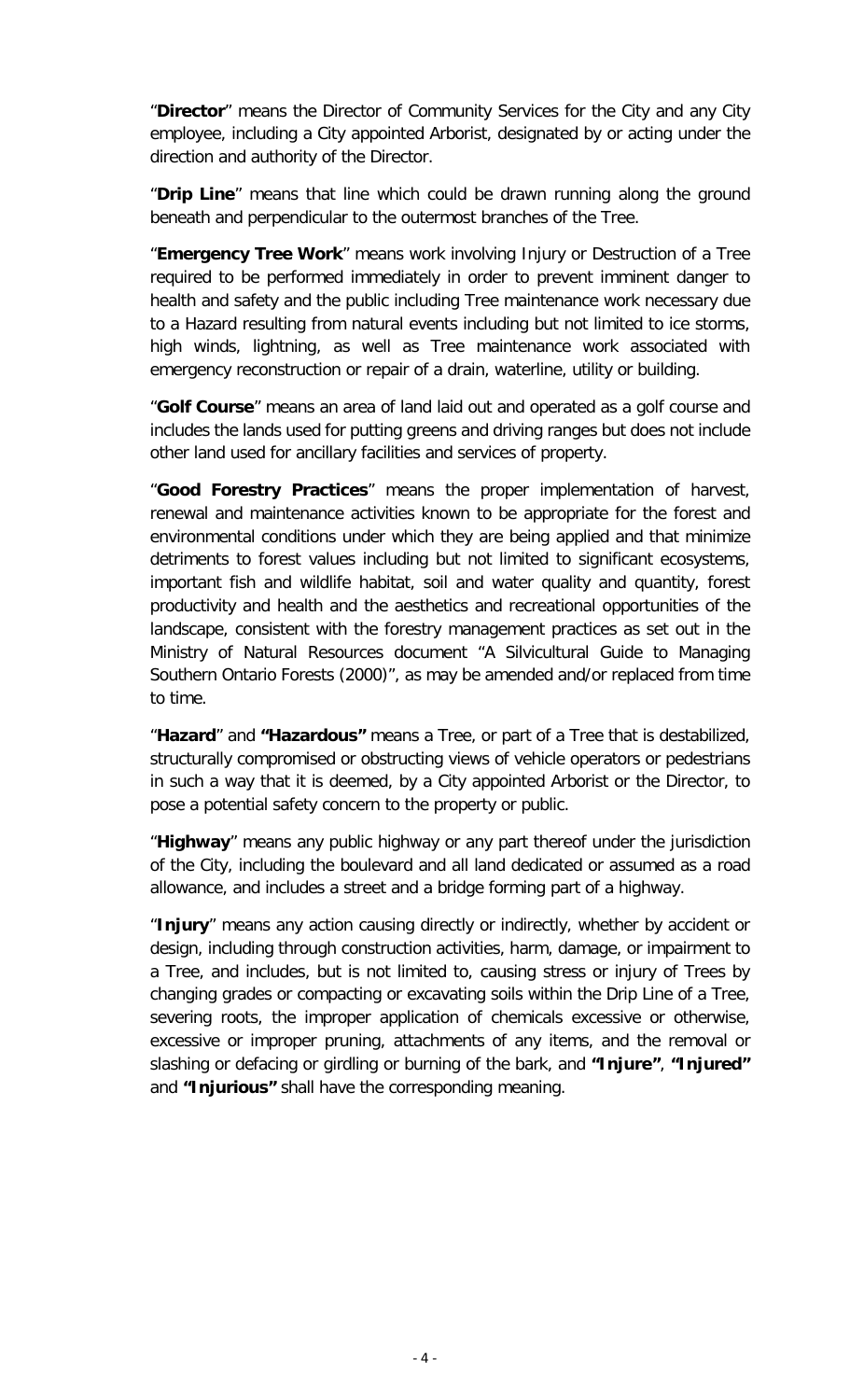"**Municipal Property**" means any land owned, held, or used under statutory right by the City, or by any local board within the meaning of the Municipal Act or any other municipal body and including but not limited to road allowances, boulevards, parks, ravines, natural areas, woodlots, Highways, rights-of-ways and any grounds of municipal facilities.

**"Municipal Tree"** means any Tree, the trunk of which at ground level is located 60% or more on Municipal Property. A Tree is not a Municipal Tree where more than 40% of its base at ground level is located on Private Property.

**"Nursery"** means land on which the principal business is propagation or transplanting of plants, shrubs and Trees and/or where the selling occurs.

**"Officer"** means an Enforcement Officer appointed by the Council of the City pursuant to Section 11(1) of this By-law, and may include the City Arborist if so appointed.

"**Lot**" means a parcel of land that:

- (i) is the whole of a lot or block on a registered plan of subdivision so long as such registered plan of subdivision is not deemed, pursuant to section 50 of the *Planning Act*, R.S.O. 2990, c.P 13, as amended or replaced from time to time, not to be a registered plan of subdivision for subdivision control purposes;
- (ii) is all land held or owned under distinct and separate ownership from the ownership of the fee or equity of redemption in abutting land;
- (iii) has the same description as in a deed which has been given consent pursuant to section 53 of the Planning Act; or
- (iv) is the whole remnant remaining to an owner or owners after conveyance made with consent pursuant to section 53 of the Planning Act.

**"Owner"** means the person having right, title, interest or equity in the land where a Tree is located, a boundary Tree may have multiple Owners.

**"Permit"** means a permit to Destroy or Injury a Tree, issued pursuant to this Bylaw.

**"Permit Holder"** a Permit is deemed to be held in all cases by all parties who are an Owner(s) of the lands on which the Tree(s) is located and Permit holder means the Owner(s) in addition to the following:

- a) an agent that has obtained a Permit on behalf of the Owner with the Owner's authorization and approval;
- b) any Person conducting work pursuant to a Permit; and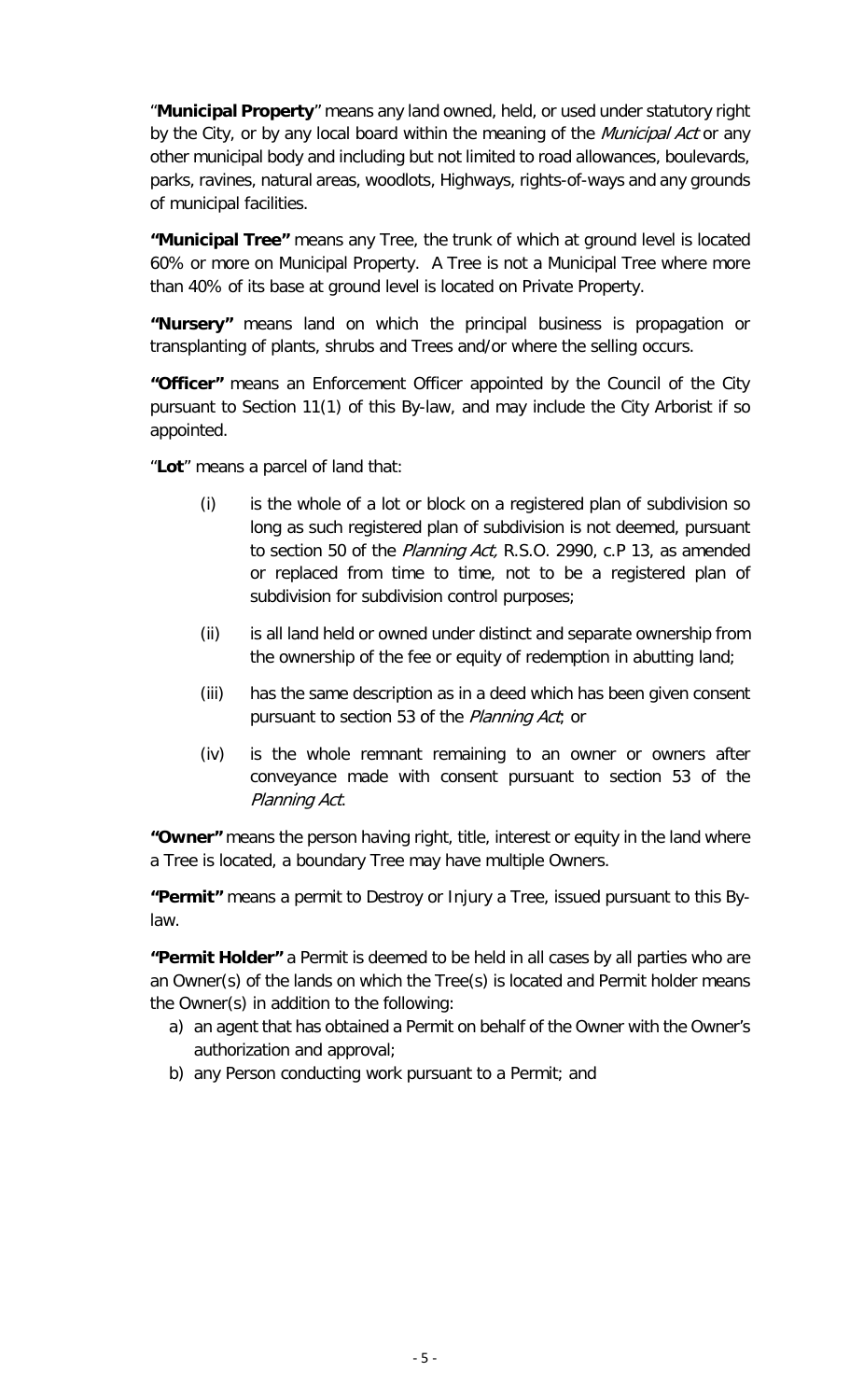c) an occupant of such lands where the occupant is the Applicant for the Permit

**"Person"** includes an individual, a partnership, joint venture, trust, company, corporation, association, organization, government or any department or agency thereof, and any other incorporated or unincorporated entity.

"**Private Property**" means a Lot not owned by a government of any level or by a governmental body nor otherwise dedicated to or used for a public purpose.

**"Private Tree"** means any Tree, the trunk of which at ground level is located more than 40% on Private Property. A Tree is not a Private Tree where 60% or more of its base at ground level is located on Municipal Property.

'**Prune**" means the removal of a branch or branches from a Tree for nondetrimental purposes such as improving the health of a Tree, promoting structural soundness and maintaining the shape of the Tree compatible with its location and well-being and in any case shall not exceed removal of more than one-third of the live branches or limbs of a Tree and shall be performed in a manner that complies with the American National Standards Institute (ANSI) A300 Tree Pruning Standards.

"**Tree**" means a specimen of any species of deciduous or coniferous growing woody perennial plant, supported by a single root system, which has reached, could reach or could have reached a height of at least 4.5 metres from the ground at physiological maturity and includes the root system and all above ground parts of the Tree.

**"Tree Management Professional"** means an Arborist.

**"Tree Preservation Plan"** means a plan prepared by an Arborist in accordance with good Arboricultural Practice, that at a minimum, itemizes the existing number, species, location and condition of all trees on the Property deemed satisfactory by the Director and includes recommended measures for protection and preservation of a Tree or Trees on a specific Lot.

"**Tree Protection Zone"** means the minimum required distances as set out in Schedule 'D' of this By-law setting out the Tree protection restrictions or requirements to ensure that no construction, excavation or potentially Injurious activity of any kind will take place inside the Tree Protection Zone.

**"woodlands"** means land at least 1 hectare in area with at least:

- (i) 1000 trees, of any size, per hectare;
- (ii) 750 trees, measuring over five (5) centimetres DBH, per hectare;
- (iii) 500 trees, measuring over twelve (12) centimetres DBH, per hectare;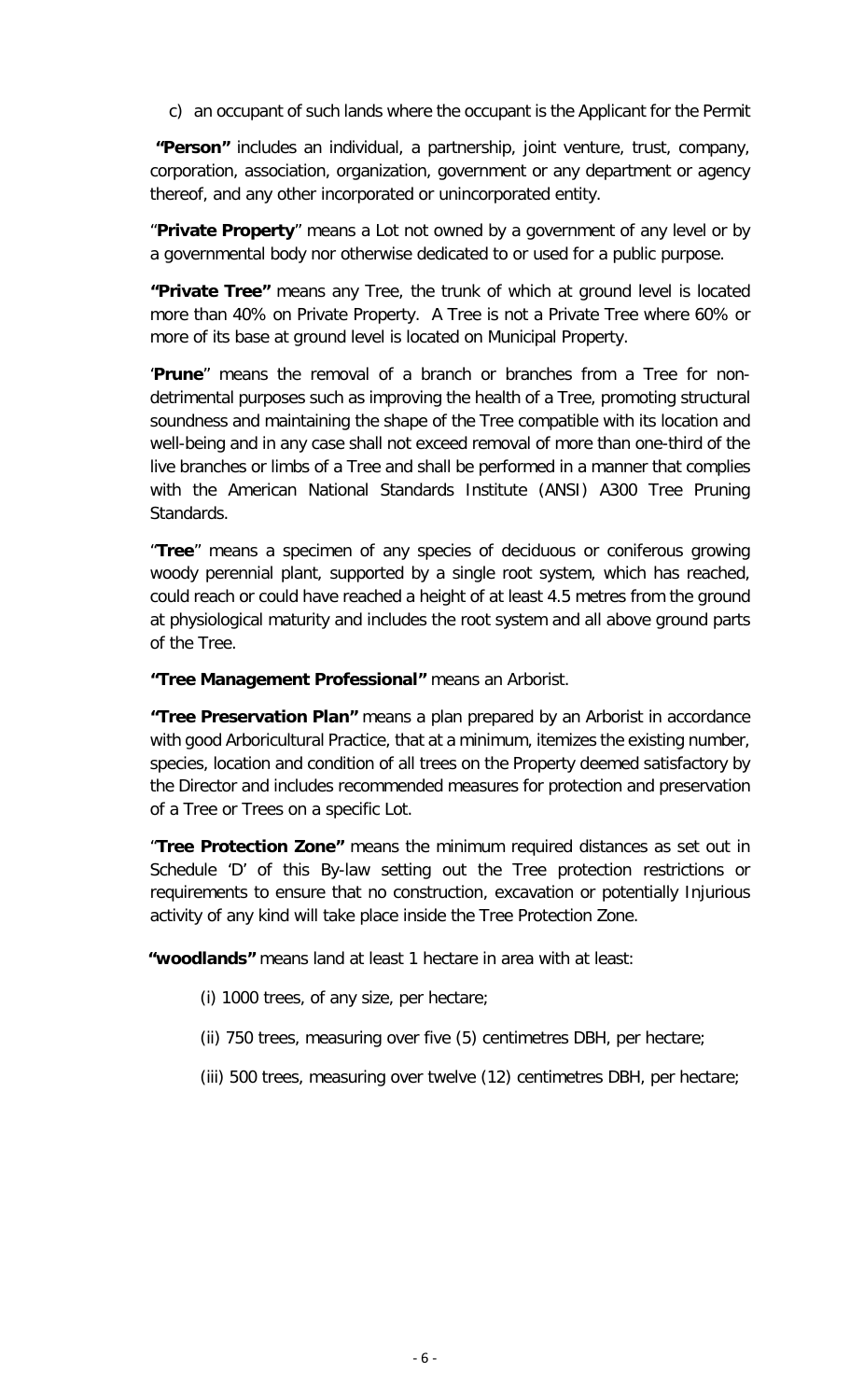or

(iv) 250 trees, measuring over twenty (20) centimetres DBH, per hectare;

but does not include a cultivated fruit or nut orchard, or a plantation established and maintained for the purpose of producing Christmas trees or nursery stock.

**"woodlot"** means land at least 0.2 hectare in area and no greater than 1 hectare in area, with at least:

- (i) 200 trees, of any size, per 0.2 hectare;
- (ii) 150 trees, measuring over five (5) centimetres DBH, per 0.2 hectare;
- (iii) 100 trees, measuring over twelve (12) centimetres DBH, per 0.2 hectare; or
- (iv) 50 trees, measuring over twenty (20) centimetres DBH, per 0.2 hectare;

but does not include a cultivated fruit or nut orchard, or a plantation established and maintained for the purpose of producing Christmas trees or nursery stock.

- (2) Any use of a singular term includes its plural, any use of a masculine term includes the feminine term and any use of the present tense includes the past tense, where applicable in this By-law.
- (3) If any section(s) or part(s) of this By-law is found by a court of law to be beyond the powers of the Council to enact, or otherwise illegal or unenforceable, such section(s) or part(s) shall be deemed to be severable and all other sections and parts of this By-law shall be deemed to be independent therefrom and shall separately continue in full force and effect.

#### **GENERAL PROVISIONS**

2. (1) Administration

This By-law shall be administered by the Director.

(2) City Council Authority to overrule decision

Upon an Appeal under Section 9 of this By-law, City Council may consider and overrule, vary or confirm any decision of the Director, made under Section 6 or Section 7 of this By-law in their sole and absolute discretion.

#### **PROHIBITED ACTIVITIES**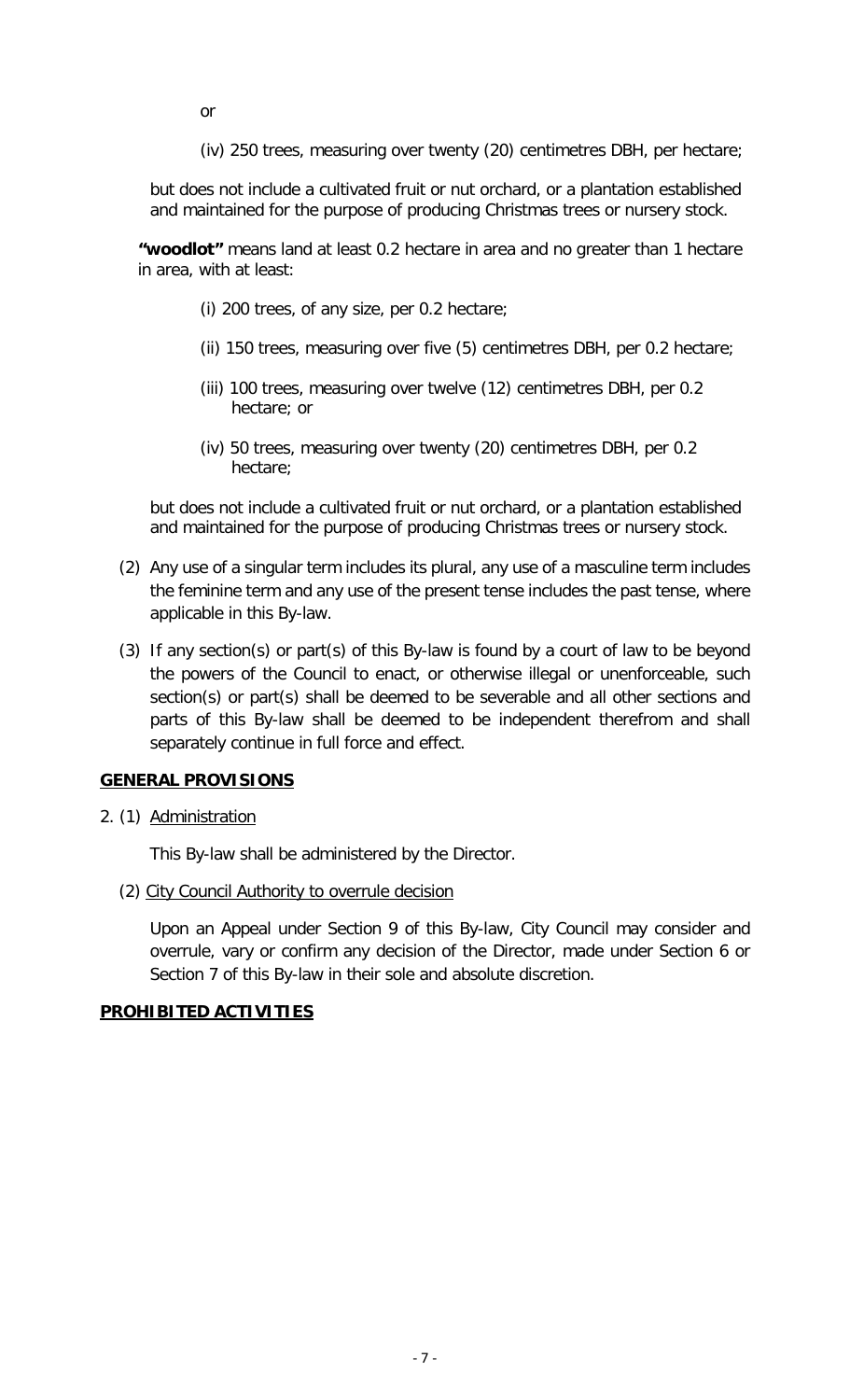- 3. (1) No Person shall, without first obtaining a Permit under the provisions of this Bylaw, cause or permit Injury or Destruction of any Private Tree in the City having a trunk diameter of 30 centimetres or greater DBH.
	- (2) Where a Permit has been issued, no Person shall Injure, Destroy or permit or cause to be Injured or Destroyed any Private Tree to that such Permit pertains unless they do so in accordance with the terms and conditions and requirements of the Permit and any other supporting documentation relevant to the issuance of the Permit.
	- (3) Any Person who obstructs or hinders, or attempts to obstruct or hinder the Director, or an Officer in the discharge of a power or duty authorized under this By-law and any Person who obstructs or hinders or attempts to obstruct or hinder any other employee or contractor of the City who is exercising a power or performing a duty authorized under this By-law, shall be considered to be committing an offence and act in contravention of this By-law.

#### **EXEMPTIONS**

- 4. (1) Exemptions and exceptions to the prohibitions in Section 3 of this By-law apply in the following circumstances:
	- a) activities or matters with respect to any Tree undertaken by the City for municipal purposes;
	- b) Injury or Destruction of Trees with a diameter of less than 30 cm DBH;
	- c) the Injury or Destruction is carried out by a Person licenced under the Surveyors Act, R.S.O. 1990, c. S. 29 to engage in the practice of cadastral surveying or his or her agent, where the destruction of said tree is necessary to complete required survey work;
	- d) Emergency Tree Work, as defined by this By-law;
	- e) Tree Pruning in accordance with good arboricultural practices or Good Forestry Practices;
	- f) removal of a dead, terminally diseased or Hazardous Trees(s) or a portion of such a Tree(s), provided such opinion and confirmation is set out in an Arborist Report if required or as indicated on permit, submitted to the Director prior to any removal of the Tree and the Arborist Report confirms, to the satisfaction of the Director, the need for Injury or Destruction of the Tree(s);
	- g) Trees on a Nursery or Golf Course;
	- h) transplanting of Trees that are stock propagated or sold in the operation of a Nursery;
	- i) the Injuring or Destruction of Trees by a transmitter or distributor, as defined in the *Electricity Act, 1998,* S.O. 1998, c.15, Sched. A, for the purpose of constructing and maintaining a transmission system or a distribution system, as defined in the Electricity Act.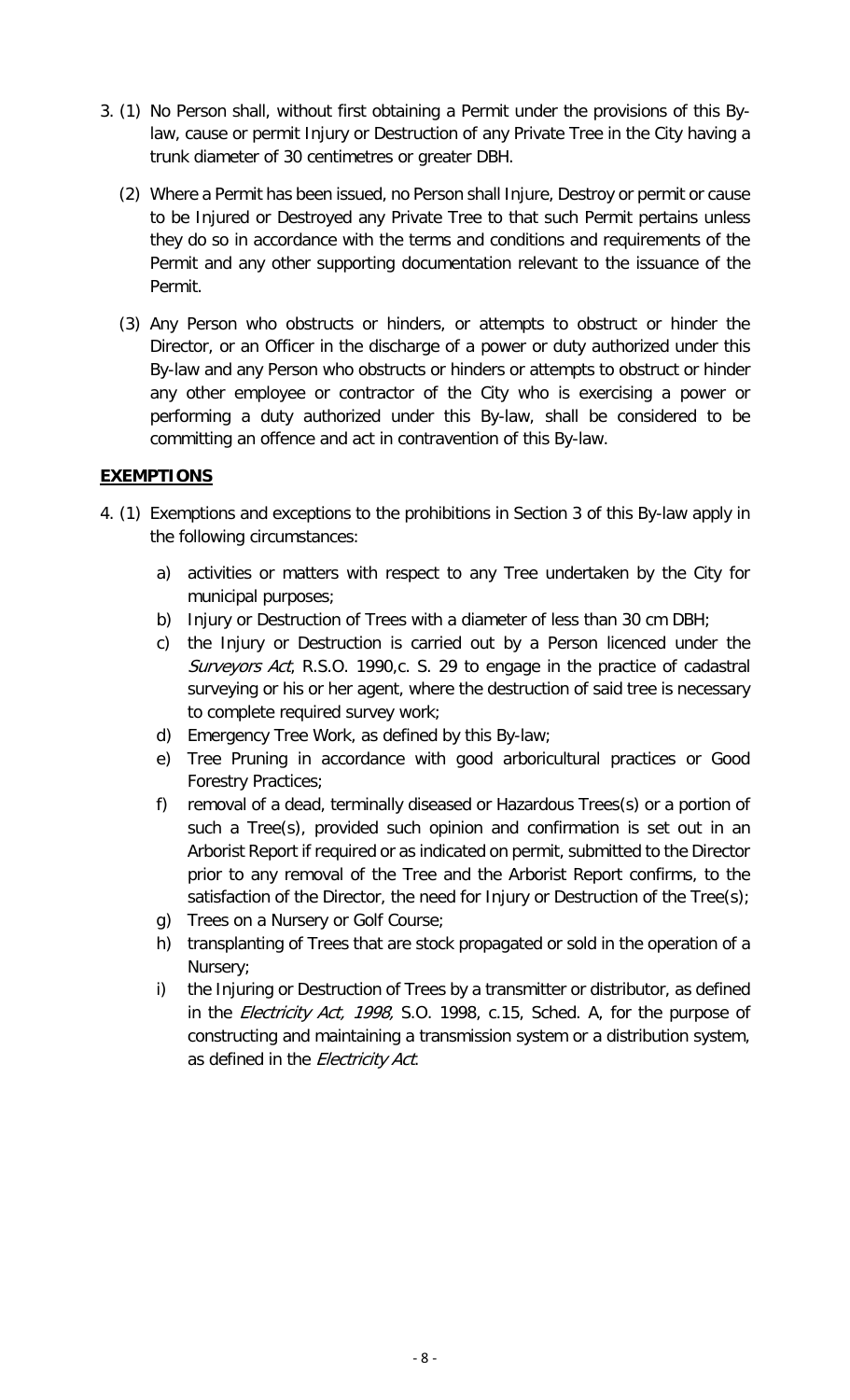- j) where the removal of a Private Tree(s) is specifically required in an Order made under the City's Property Standards By-law (Maintenance and Occupancy By-law 141-2002);
- k) Acer negundo (Manitoba Maple/Boxelder Tree[s]) interfering with infrastructure located on Private Property and such interference is confirmed in an Arborist Report, submitted to the Director confirming to the satisfaction of the Director, the need for Injury or Destruction of the Tree(s).
- 4. (2) Where there is a *Planning Act* Application submitted to the City for review and approval. However, all Trees situated upon the Private Property subject to the application shall be protected from Injury or Destruction from any site alteration, until the City issues a Permit under the provisions of this By-law and/or receipt of final approval of any applicable *Planning Act* Application.

Site Plan Application Process shall require:

a) A Landscape Plan, that shall incorporate replacement Tree(s) satisfactory to the Director. In cases where trees cannot be replaced on site, compensation as set out in Schedule "C" attached to this By-law is required to be paid.

Site Plan Application Process may require:

- b) Submission of a satisfactory Tree Preservation and Inventory Plan for the site. Inventory plan that includes but is not limited to an Arborist report identifying location, species, size and condition of the Tree(s) on the Private Property. Preservation Plan will indicate proposed Tree(s) to be removed as well as Tree(s) to be saved.
- c) A Tree protection zone around remaining Tree(s) as set out in Schedule "D" of this By-law indicating location and type of protection.
- d) Written consent of every adjacent property owner upon whose adjacent land the base of the Tree(s) may be injured or removed is located.
- e) Such additional information and documentation as the Director may require.

#### **PERMIT APPLICATION**

- 5. (1) Where an Applicant applies for a Permit for the Injury or Destruction of a Tree(s) on the Owner's lot, the Applicant shall submit the following to the Director:
	- a) a completed Permit Application form, in the form approved by the Director;
	- b) the non-refundable Permit Application fee as described in Schedule 'A',
	- c) an Arborist Report identifying the location, species, size and condition of the Tree(s) on the Private Property of the Tree(s) to be Injured or Destroyed, tree planting plan, description of Tree protection zones if required and including Author Contact information and details of qualification;
	- d) the written consent of every adjacent Private Property owner upon whose adjacent land the base of the Tree(s) to be Injured or Destroyed is partially located;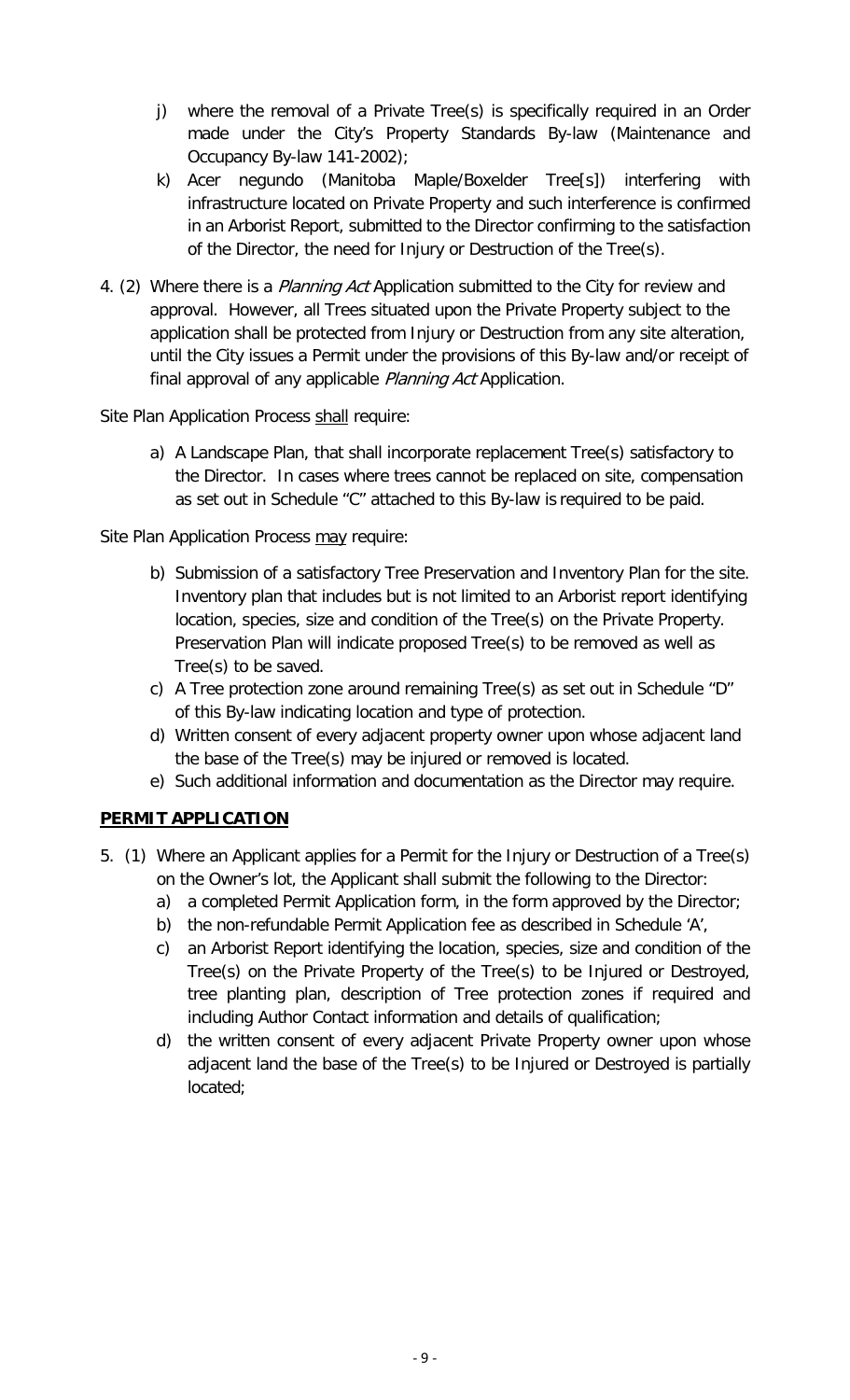- e) the written consent of the Owner(s) of the land where the subject tree(s) is located, if the Person who is applying for the Permit is not the registered Owner(s) of the land and is therefore applying as agent for such Owner(s);
- f) such additional information and documentation as the Director deems appropriate in his/her sole and absolute discretion, in the circumstances and may require from time to time.
- (2) Within five (5) business days of receiving an Application for a Permit under Sec. 5(1), of this By-law the Director will review the Application and inform the Applicant of such further information, documentation or other requirements, if any, that will be required to complete the Application.

Such further requirements may include, but are not limited to, the following:

- a) additional information and details regarding the purpose for which the Permit is sought;
- b) a Tree Protection Plan describing the protection measures to be implemented for the benefit of Trees that are to be retained and, if applicable, describing other measures to be taken to address any concerns that may be identified by the Director;
- c) information, submissions or details included in all other applications currently filed or anticipated to be filed with the City relative to the site where the subject Tree(s) is located;
- d) such additional information and documentation as the Director deems appropriate in the circumstances and may require.
- (3) A Permit Application is not complete until the Applicant has satisfied all requirements of the application arising under sections 5(1) and 5(2) above.
- $(4)$  If an Applicant for a Permit under section  $5(1)$  does not complete the Application by providing all the required documentation and information to the Director within ten (10) business days after being notified of further requirements under section 5(2) above or within such further time frame as may be specified by the Director, acting reasonably, provided that if the Permit Application remains incomplete and one (1) year has elapsed from the date the Permit Application was received by the Director, the Applicant shall be deemed to have withdrawn the Permit Application and shall not be entitled to a refund of any payments made.
- (5)Despite section 5.(4) above, the Director may, in his/her sole and absolute discretion, extend the time frame for completing a Permit Application where the Director determines that the Applicant is actively taking steps to complete the Permit Application.
- (6) No Person shall submit false or misleading information in support of a Permit Application under this By-law.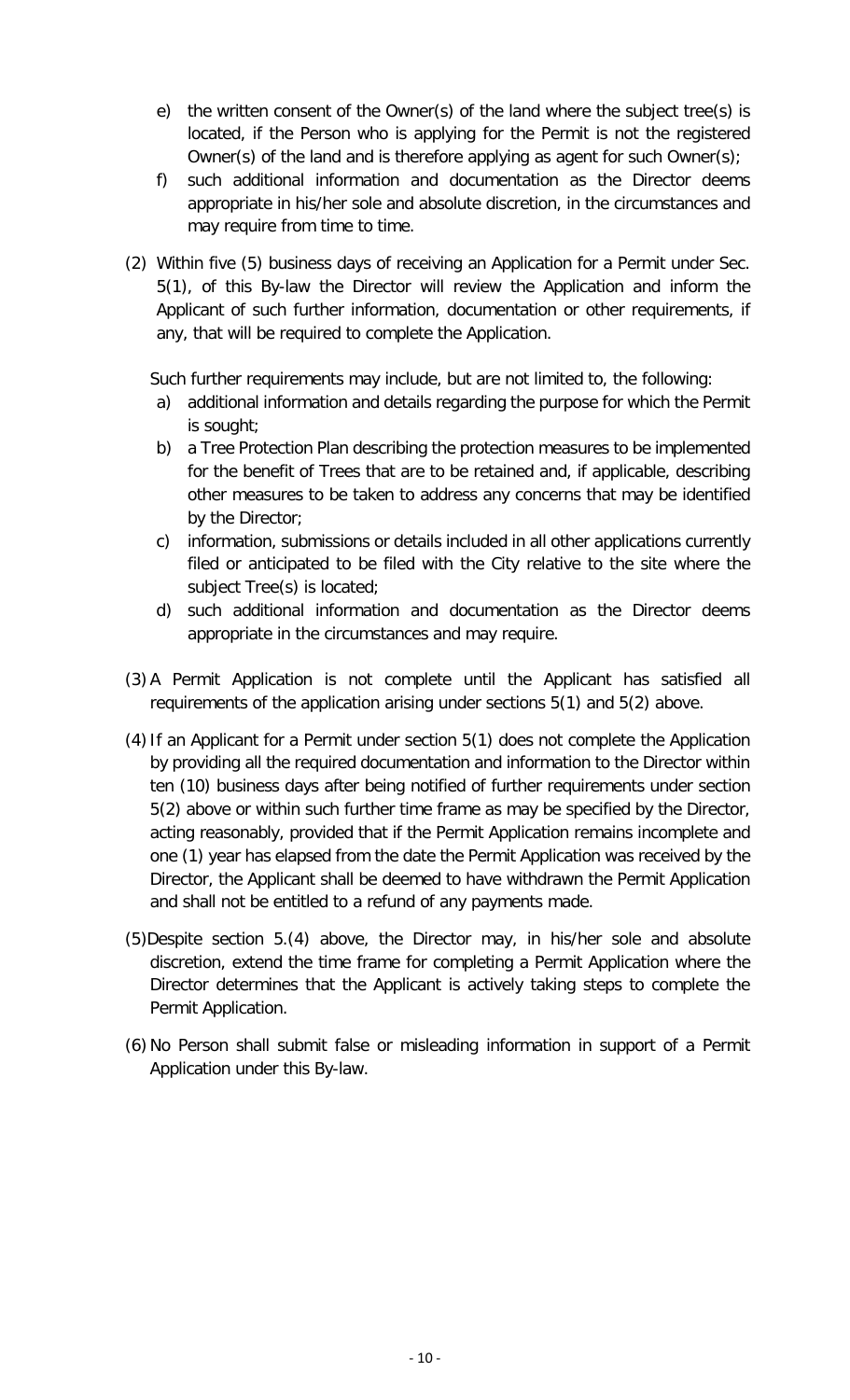- (7) While in the following cases Permits are nonetheless required for Destruction or Injury of a Tree, with respect to the following Permit Applications the Application fee may be waived by the City in the Directors sole and absolute discretion:
	- a) Applications for Destruction of a dead or a severely diseased Tree;
	- b) Applications for Destruction or Injury to remove a Tree, or a portion thereof, that is a Hazard;
	- c) Applications pertaining to Trees on properties owned by not-for profit entities providing housing on a not-for-profit basis including:
		- i. The Corporation of the City of Stratford;
		- ii. Habitat for Humanity;
		- iii. not-for-profit corporations and organizations providing social housing as defined in Section 7(1) of the Residential Tenancies Act, 2006, S.O. 2016, c.17;
	- d) Owners who are individuals living in a household with household income below the low-income cut off (LICO) as determined by Statistics Canada.

#### **ISSUANCE OF PERMITS**

- 6. (1) The Director shall consider the relevant criteria set out in Schedule "B" to this Bylaw prior to approving or refusing a Permit, pursuant to a completed Application made under section 5 of this By-law.
	- (2) For purposes of the Director's consideration of any of the criteria listed in Schedule "B" the Director may consider any reports prepared by qualified professionals and submitted by the Applicant with the Application or submitted subsequently by the Applicant at the Director's request.
	- (3) Upon issuing a Permit the Director may require that one or more conditions be fulfilled before the permitted work or actions can proceed and where a requirement involves work or actions that are to be completed after the Injury or Destruction for which the Permit is sought the Permit shall be conditional upon the Owner providing a written undertaking for compliance satisfactory to the Director. A Permit may be issued subject to such requirements and/or conditions including but not limited to any one or more of the following:
		- a) a replacement Tree(s) as set out in Schedule  $C$ ";
		- b) submission of a satisfactory Tree Preservation Plan;
		- c) a Tree Protection Zone to be provided around a Tree(s) as set out in Schedule "D" to this By-Law and conforming to plans submitted indicating the location and type of Tree Protection Zone, to the satisfaction of the Director;
		- d) the Director being satisfied that the Owner is proceeding with construction of a proposed site improvement or building in accordance with plans, submitted in connection with the application to the City and approved or permitted under the applicable City process (building permit if applicable);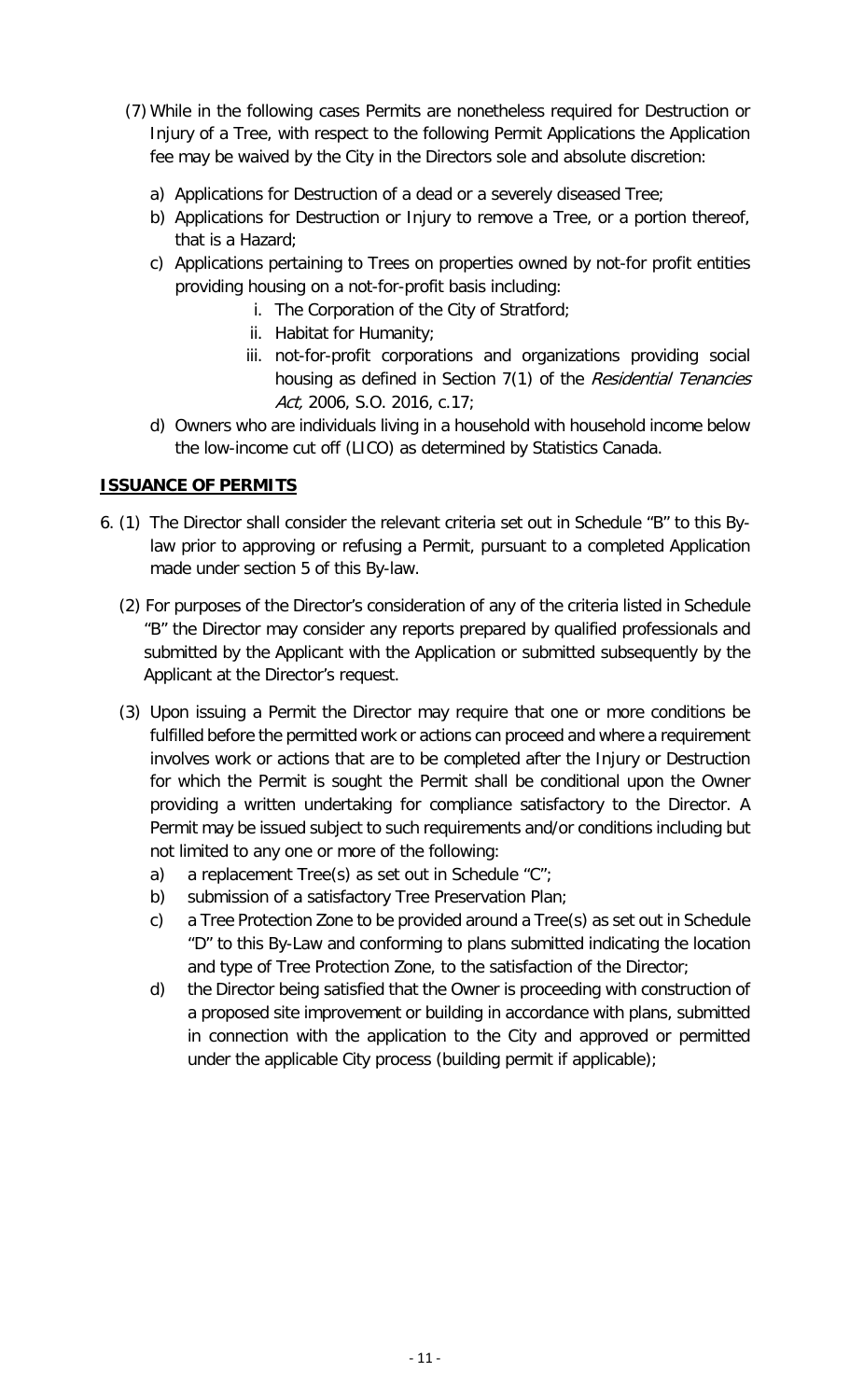- e) A fee to be paid to the City equal to the appraised value of the Tree(s) that is to be removed;
- f) all permit fees are required to be paid at the time of Permit issuance or financial security satisfactory to the Director, provided to the City in cash or by bond or letter or credit in accordance with the City's practice for security held, in an amount not less than the amount set by the Director
- g) an Arborist Report confirming satisfactory completion of the Tree related plans and the condition of the site and/or of the subject Tree(s).
- (4) A Permit issued subject to any conditions shall be marked "conditional" and no work shall proceed under such Permit until conditions have been fulfilled to the Director's satisfaction upon which the conditional designation shall be removed by the Director;
- (5) Where the planting of a replacement Tree(s) has been imposed as a condition, the Director may require any one or more of the following:
	- a) that a number of replacement Tree(s) satisfactory to the Director, or Tree(s) equivalents be provided by the Owner;
	- b) that replacement Tree(s) be located on the same lot in a location, number, size and/or species to the satisfaction of the Director;
	- c) that a replanting plan be filed to the satisfaction of the Director;
	- d) a written undertaking by the Owner to carry out the replacement planting;
	- e) that payment for each replacement Tree not replanted on the Owner's Land be made to the City's replacement tree planting fund. The payment for each such Tree shall be the costs of planting an equivalent Tree as set out in Schedule "C".
- (6) A Permit Holder shall comply with, or ensure compliance with all of the provisions and conditions of the Permit and this By-law;
- (7) A Permit Holder shall ensure that the Permit is securely posted on the Private Property on which the Tree(s) are to be Injured or Destroyed are located. The posting shall be visible from the access street frontage for the entire period during which work is undertaken to Injure or Destroy a Tree(s) under the Permit and to comply with conditions of the Permit;
- (8) The issuance of a Permit under this By-law does not relieve any Person from the necessity of acquiring any other license or Permit or complying with any other applicable laws, by-laws, regulations, and requirements of other governmental authority or other requirements of the City pertaining to the subject site work or circumstances.

#### **PERMIT REFUSAL**

7. (1) The Director shall not issue a Permit for the Injuring or Destruction of a Tree(s) where: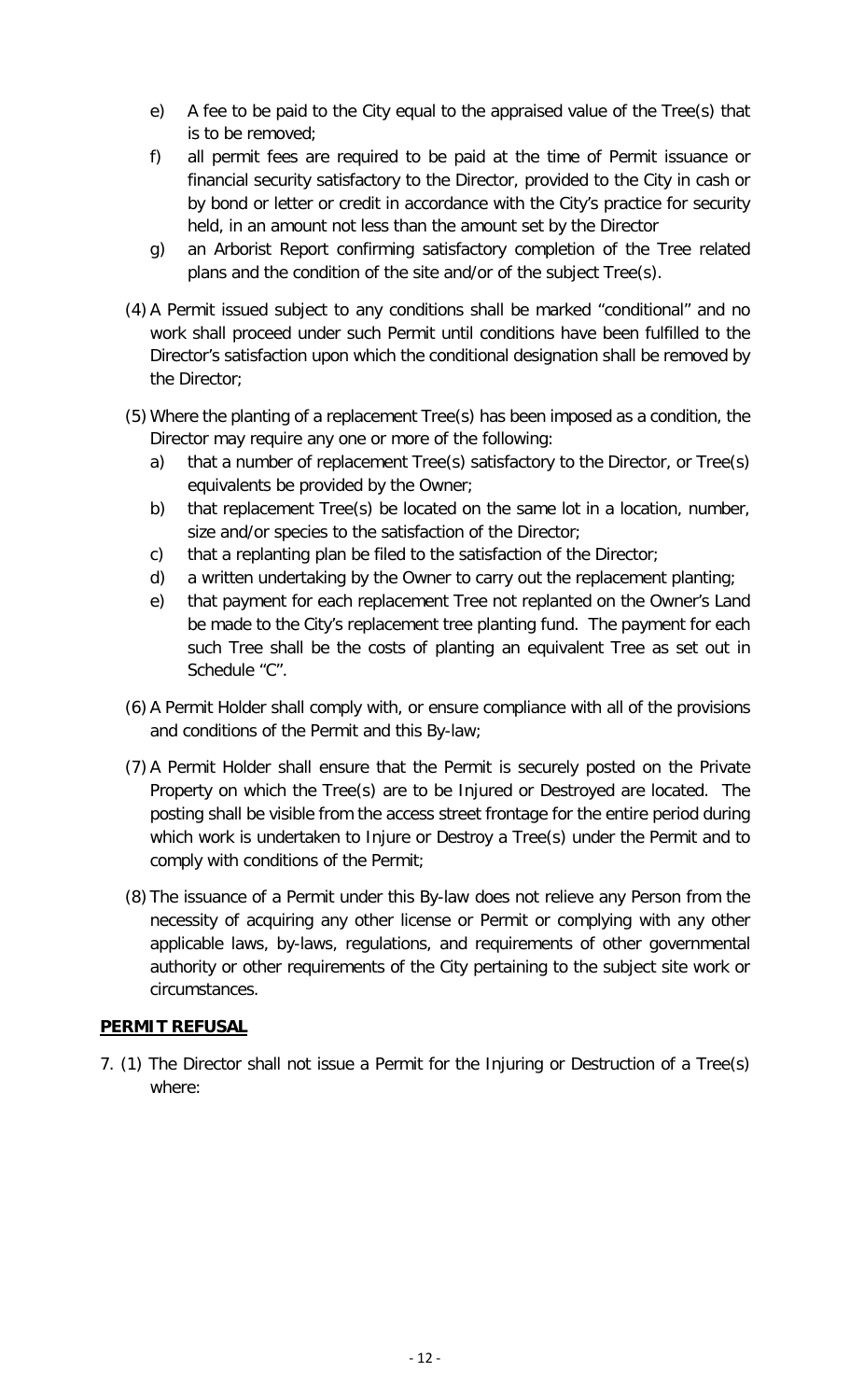- a) the Application is not complete, in the Director's sole and absolute discretion, or the Applicant failed to pay required fees;
- b) the information or a report, required by section 6 of this By-law, has not been provided to the satisfaction of the Director, acting reasonably;
- c) the Director determines that, after considering the applicable criteria listed in Schedule "B", the Destruction or Injury of the Tree(s) has not been justified based on those criteria.
- (2) If the Director refuses to issue a Permit, acting reasonably, the Director shall inform the Applicant and provide the Applicant with written reasons for the refusal within a period of five (5) business days from the refusal.

#### **REVOCATION OF PERMITS**

- 8. (1) The Director may revoke a Permit at any time in his/her sole and absolute discretion, acting reasonably, for any one (1) or more of the following reasons:
	- a) The Permit was issued based on mistaken, false, misleading, inaccurate, or incorrect information;
	- b) The Permit Holder failed to comply with any term, condition, requirement or undertaking(s) that was a condition of the Permit;
	- c) The Permit Holder is non-compliant with any Order(s) whatsoever issued under this By-Law;
	- d) The Permit Holder is non-compliant with any of the provisions of this By-Law in respect to the Private Property affected by the Permit.
	- (2) Upon revocation of a Permit, the Permit Holder of the revoked Permit shall immediately cease, or ensure the immediate cessation of, any and all activities for which the Permit had been issued.
	- (3) Where a Permit Holder of a revoked Permit has Injured or Destroyed any Tree under the revoked Permit, the Permit Holder may be immediately ordered to replace or protect the Tree at the sole cost and expense of the Permit Holder.
	- (4) A Permit is the property of the City and shall be deemed to be revoked upon a change of Owner. A Permit is not transferable unless the Director consents in writing to the specific transfer.

#### **APPEALS**

- 9. (1) An Applicant for a Permit pursuant to this By-law may appeal to City Council by submitting a written request to the Director within thirty (30) calendar days following the date of the occurrence identified below:
	- a) the Director refuses to issue a Permit;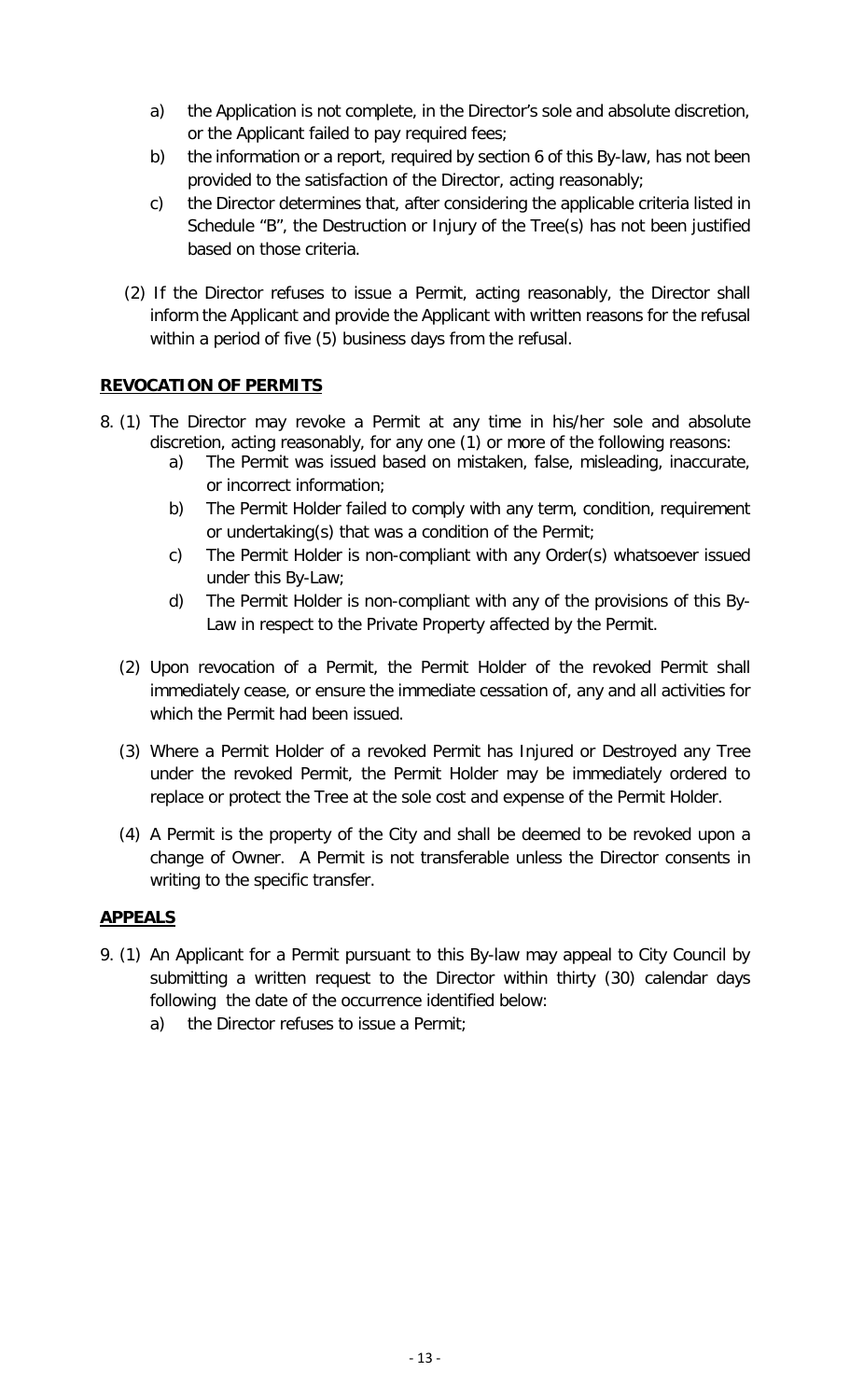- b) the Director fails to make a decision on an Application within forty-five (45) calendar days after the Application received by the Director is deemed to be complete;
- c) the Permit is issued subject to a condition or requirement to which the Applicant objects;
- d) the Applicant receives notice that the Permit has been revoked by decision of the Director.
- (2) Where Council is satisfied that:
	- a) the Applicant has submitted to the Director a written request for reconsideration by the Director, which request has not resulted in a resolution satisfactory to the Applicant within a period of not more than fifteen (15) business days following the Director receiving the request for reconsideration;
	- b) within ten (10) business days after:
		- i. being notified of the Director's response to the request for reconsideration, or
		- ii. the Director has failed to give notice of such response within the fifteen (15) business day period for doing so,

the Applicant has submitted to the City Clerk a written submission to the Council requesting that the matter be placed on the agenda of a Council Meeting for review and consideration;

- c) such request for consideration by Council is accompanied by the Applicant's written summary of the background and outlines the concerns of which the Applicant wishes Council to be aware in advance of the Applicant's presentation at the Council meeting along with any written report Council may receive from the Director regarding the basis for the Director's decision.
- (3) Council will consider the merits of the Applicant's written request and hear the Applicant's oral submissions as well as any written report Council may receive from the Director regarding the basis for the Director's decision and Council may:
	- a) uphold the decision of the Director;
	- b) require the Director to vary a condition(s) or requirement(s) on a Permit, or;
	- c) require the issue of the Permit or the reinstatement of a revoked Permit on such conditions or requirements as the Council considers appropriate.

#### **INSPECTION**

- 10.(1) Pursuant to Section 436(1) of the *Municipal Act*, an Officer may, at any reasonable time, enter and inspect any land to determine whether this By-law is being complied with or whether a direction or Order under this By-law, or an Order made pursuant to subsection 431 of the *Municipal Act* is being complied with.
	- (2) Pursuant to orders issued under Section 438 of the *Municipal Act*, an Officer may undertake inspections to enforce compliance with this By-Law or to determine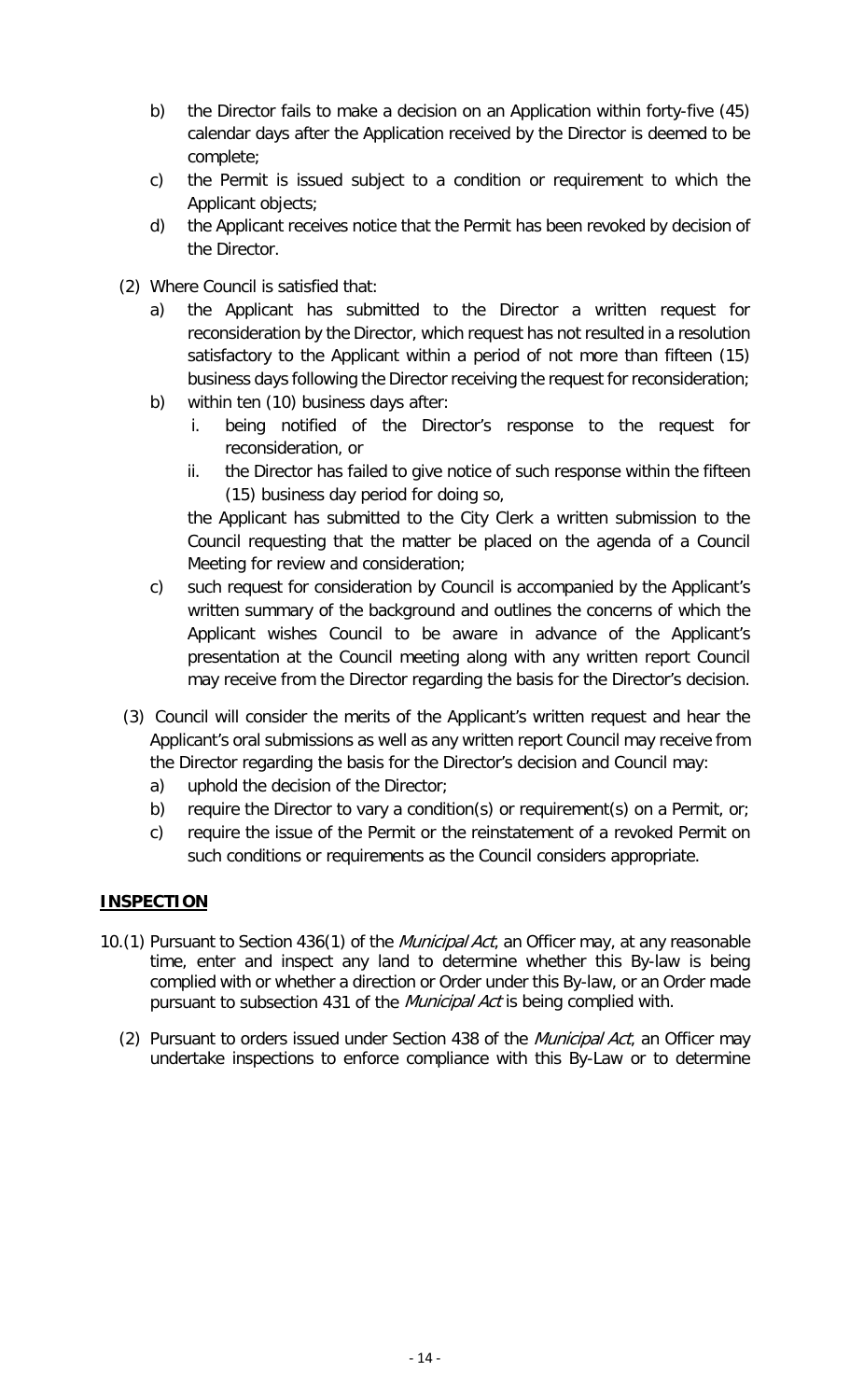whether or not this By-Law is being complied with including compliance with a Permit issued under this By-Law.

- (3) An Officer carrying out an inspection under this section 20 may:
	- a) require the production of documents or any other information relevant to the inspection;
	- b) inspect and remove documents or any other information relevant to the inspection for the purpose of making copies;
	- c) require any information or further details from any Person concerning a matter related to the inspection, and;
	- d) alone or in conjunction with a Person possessing special or expert knowledge, make examination or take tests or photographs necessary for the purpose of the inspection.

#### **ENFORCEMENT**

- 11.(1) This By-law shall be enforced by one or more Officers appointed by the Council of the City.
	- (2) An Order may be issued for any contravention of this By-law including, but not limited to, requiring a Person to cease and desist all actions causing Injury or Destruction of Trees contrary to this By-law or other acts prohibited under Section 3 of this By-law.
	- (3) If an Officer is satisfied that this By-law has been contravened, the Officer may make an Order requiring the Person who contravened the By-law or who cause or permitted the contravention, and if different, the Person who is the Owner or occupier of the land on which the contravention occurred, to discontinue the contravention by ceasing and desisting from an activity which contravenes this Bylaw and/or requiring such Person(s) to correct the contravention.
	- (4) The Order shall set out:
		- a) the municipal address or legal description of the Private Property where the contravention occurred;
		- b) the municipal address(es), if different, of the Person(s) who is/are named in the Order as responsible for the contravention;
		- c) reasonable particulars adequate to identify the contravention of this By-law and the work to be done, if any, to remedy the contravention;
		- d) the date by which there must be compliance with the Order; and,
		- e) notification of the fees, charges, costs and fines which may become payable under the provisions of this By-law due to the contravention and in the event of non-compliance.
	- (5) All Notices and Orders under this By-law may be served by:
		- a) personal delivery to the Person to whom it is directed, or;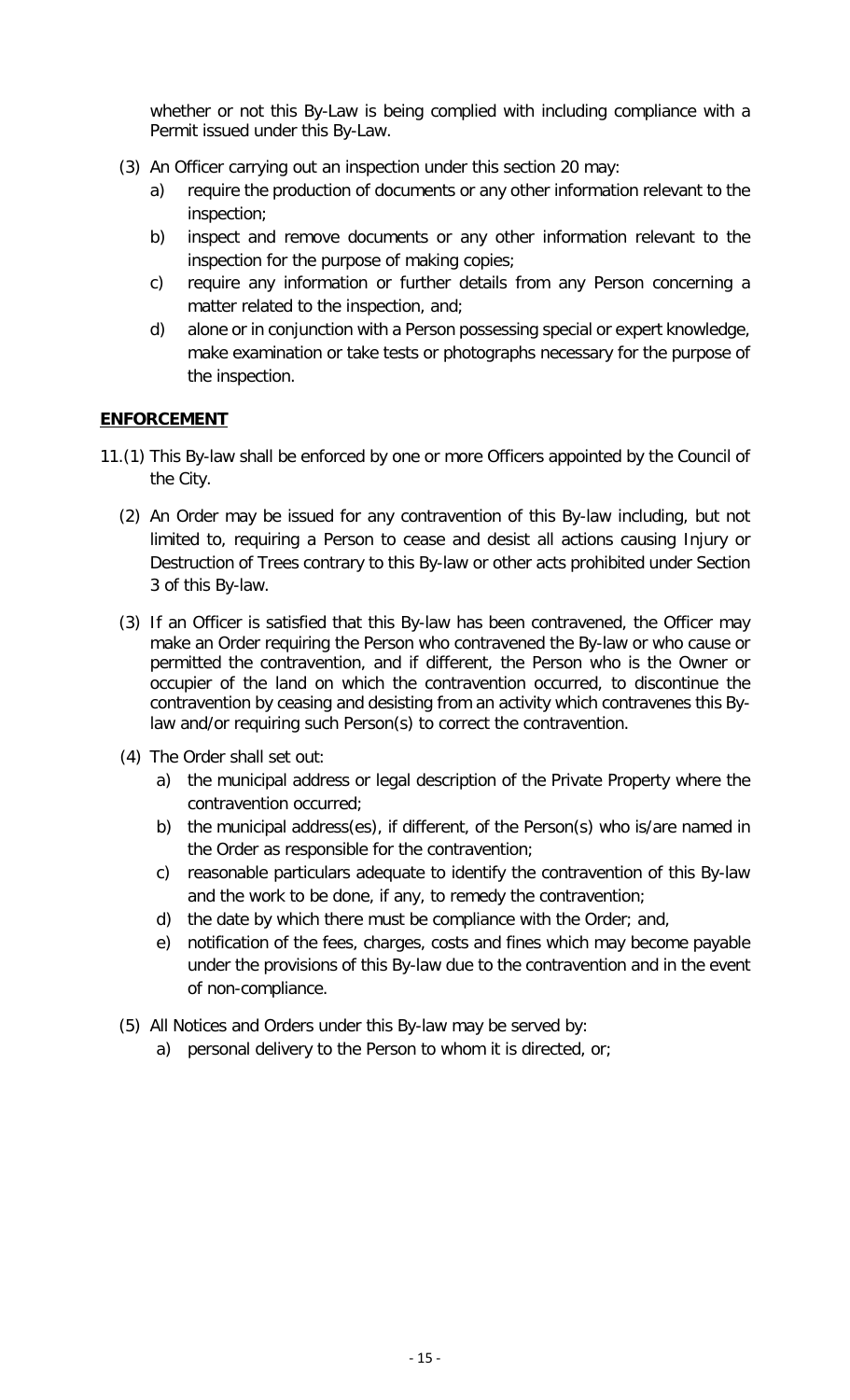- b) regular mail to the last address known to the City for the Person to whom the Order is directed, in which case service shall be deemed effective five (5) business days after the date the Order is mailed;
- (6) If the delay necessary to serve an Order under the preceding subsection would result in immediate danger to the health of any Person, the Order may be served to the Person to whom it is directed by posting a placard, stating the terms of the Order, in a conspicuous place upon the property that can be seen by members of the public.
- (7) In default of the work required by an Order being performed by the Person directed or required to do it, the City, in addition to all other remedies the City may have, may do the work or cause the work to be done at the Person's expense and may enter upon Private Property, at any reasonable time, for this purpose. The City may recover the costs incurred by it doing the work or causing the work to be done, including in the manner set out in this By-law and may be added to the tax roll and collected in the same manner as taxes on any property in the City for which all the Owners are responsible for paying the taxes.
- (8) If a Permit Holder fails to comply with an Order made under this section of the Bylaw, the City may use any security posted with the City as a requirement for the Permit under the revoked Permit to replace the Tree(s) and to pay for any costs associated with carrying out the work deemed necessary for compliance with the Order.
- (9) If the costs incurred by the City in carrying out any work under this ection 11 are greater than the security posted by the Permit Holder under the Permit, any costs not covered by the security shall be a debt owed by the Permit Holder to the City and the City may recover the costs of carrying out the work by adding the costs to the tax roll of the property in question and collecting them in the same manner as property taxes.
- (10) A Property Owner who fails to comply with an Order under this section 11 may in the discretion of the Director acting reasonably, be subject to a further fee of up to a maximum of Five Thousand Dollars \$5,000.00 as it relates to the City's services for inspection, for enforcement and for administration of remedial work deemed necessary by the Director.
- (11) Fees, and charges, including but not limited to the expense of any work performed by the City, imposed under any provision of this By-law, constitute a debt of the Person by whom the fee or charge is payable and the fees and charges may be added to the tax roll and collected in the same manner as taxes on any property in the City for which all the Owners are responsible for paying the taxes.

#### **OFFENCES**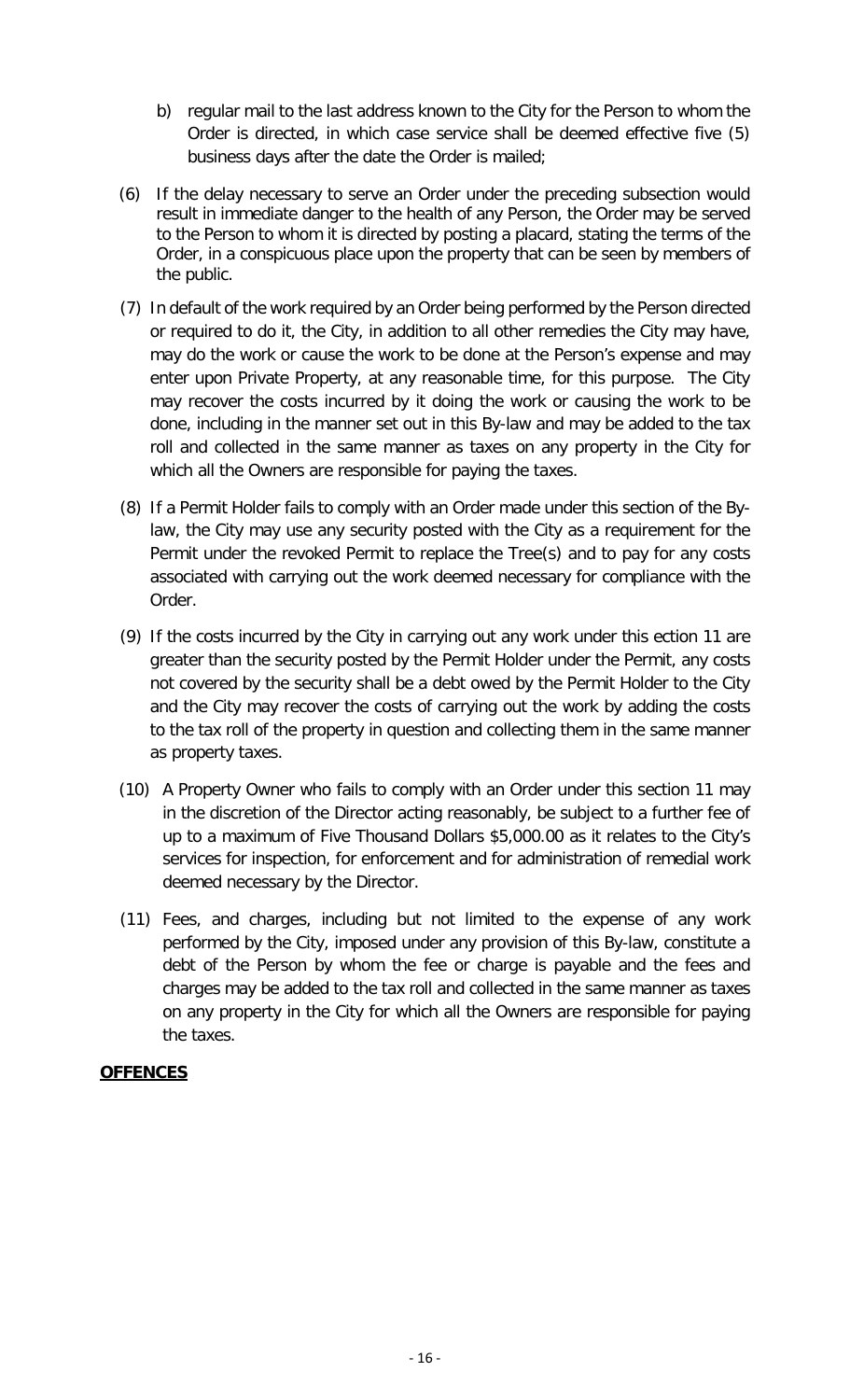- 12.(1) Every Person who contravenes any provision of this By-law or an Order issued under section 11 of this By-law is guilty of an offence.
	- (2) The court in which the conviction has been entered, and any court of competent jurisdiction thereafter, may make an order prohibiting the continuation or repetition of the offence by the Person convicted, and such order shall be in addition to any other penalty imposed on the Person convicted.
	- (3) Contraventions of any provision(s) of this By-law or an Order issued under section 11 of this By-law are designated pursuant to section 429(2) of the Municipal Act as multiple offences and continuing offences where applicable to the facts establishing the offence.

#### **PENALTIES**

- 13.(1) Upon conviction of an offence under this By-law, a Person is liable to a fine as follows:
	- a) in accordance with section 429 of the *Municipal Act*, the minimum fine for an offence is \$500.00 and the maximum fine for an offence is \$100,000.00;
	- b) in accordance with section 429 of the *Municipal Act*, in the case of a continuing offence, for each day or part of a day that the offence continues the minimum fine shall be \$500.00 and the maximum fine shall be \$10,000.00 and despite paragraph 13(1)(a) above the total of all fines for each included offence shall not be limited to \$100,000.00
	- c) in accordance with section 429 of the *Municipal Act*, in the case of multiple offences for each act or omission pertaining to each Tree the minimum fine shall be \$500.00 and the maximum fine shall be \$10,000.00 and despite section 13(1)(a) above the total of all fines for each included offence shall not be limited to \$100,000.00
	- (2) Where any Person has Injured or permitted the Injury of a Tree that has been assessed by the Director as damaged beyond repair, or the Tree has been partially or fully removed, the appraised value of the Tree(s) in accordance with industry standards, or the cost of replacement of the Tree(s) as set out in Schedule "C", whichever is greater, may be taken into consideration when determining the amount of the fine(s).
	- (3)In addition to being liable for a fine, a Person convicted of an offence under this By-law may by court order:
		- a) be prohibited from continuing or repeating the offence; and,
		- b) be required to correct the contravention or remediate the damage in the manner and within the period of time the court considers appropriate.

#### **SHORT TITLE**

14. This By-law may be cited as the "Private Tree Preservation By-law".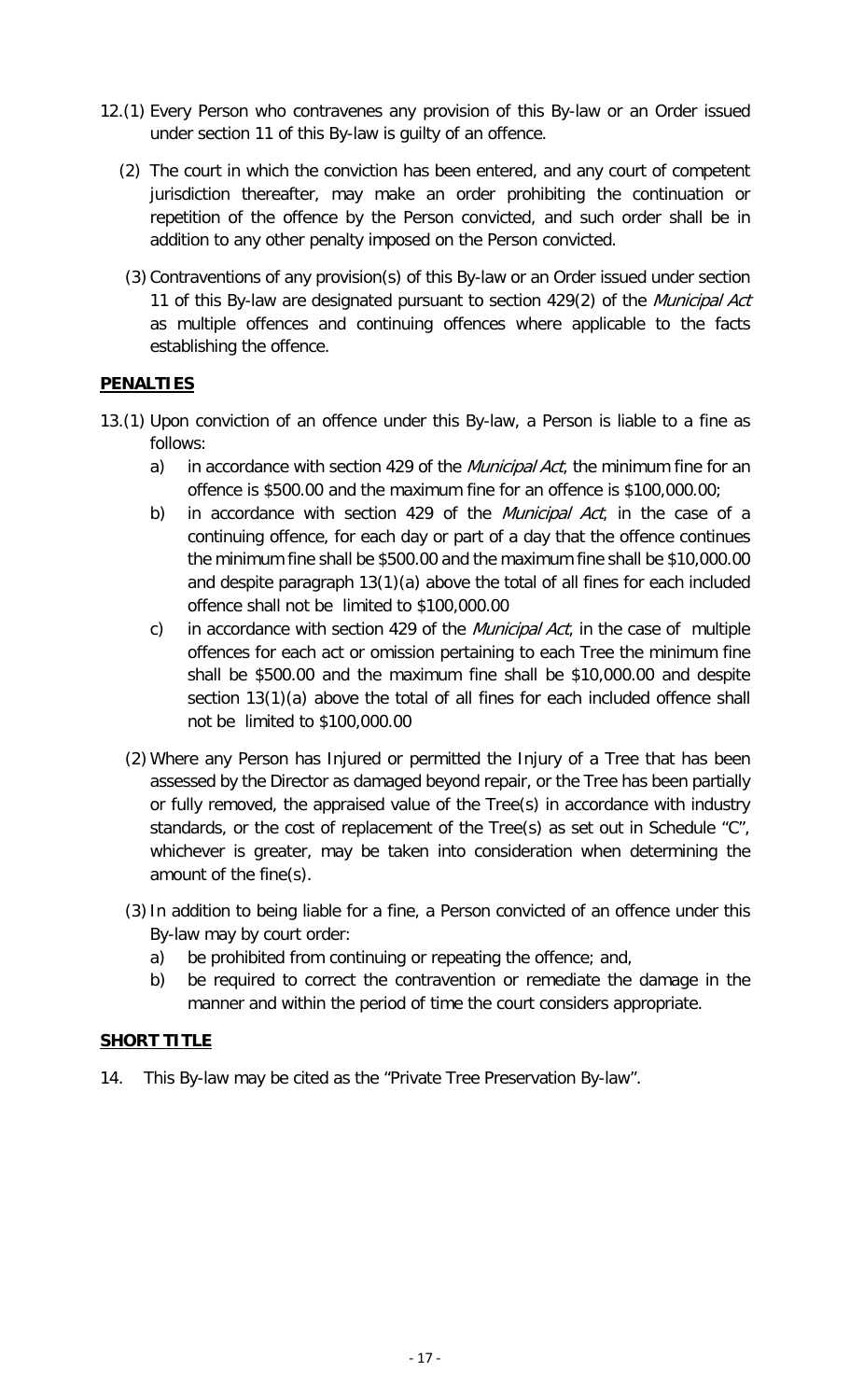### **IN FORCE**

This By-law shall come into force upon Final Passage hereof.

Read a FIRST, SECOND and THIRD time and

FINALLY PASSED this 22nd day of June, 2020.

"Daniel. B Mathieson Mayor – Daniel B. Mathieson

"Tatiana Dafoe" Clerk – Tatiana Dafoe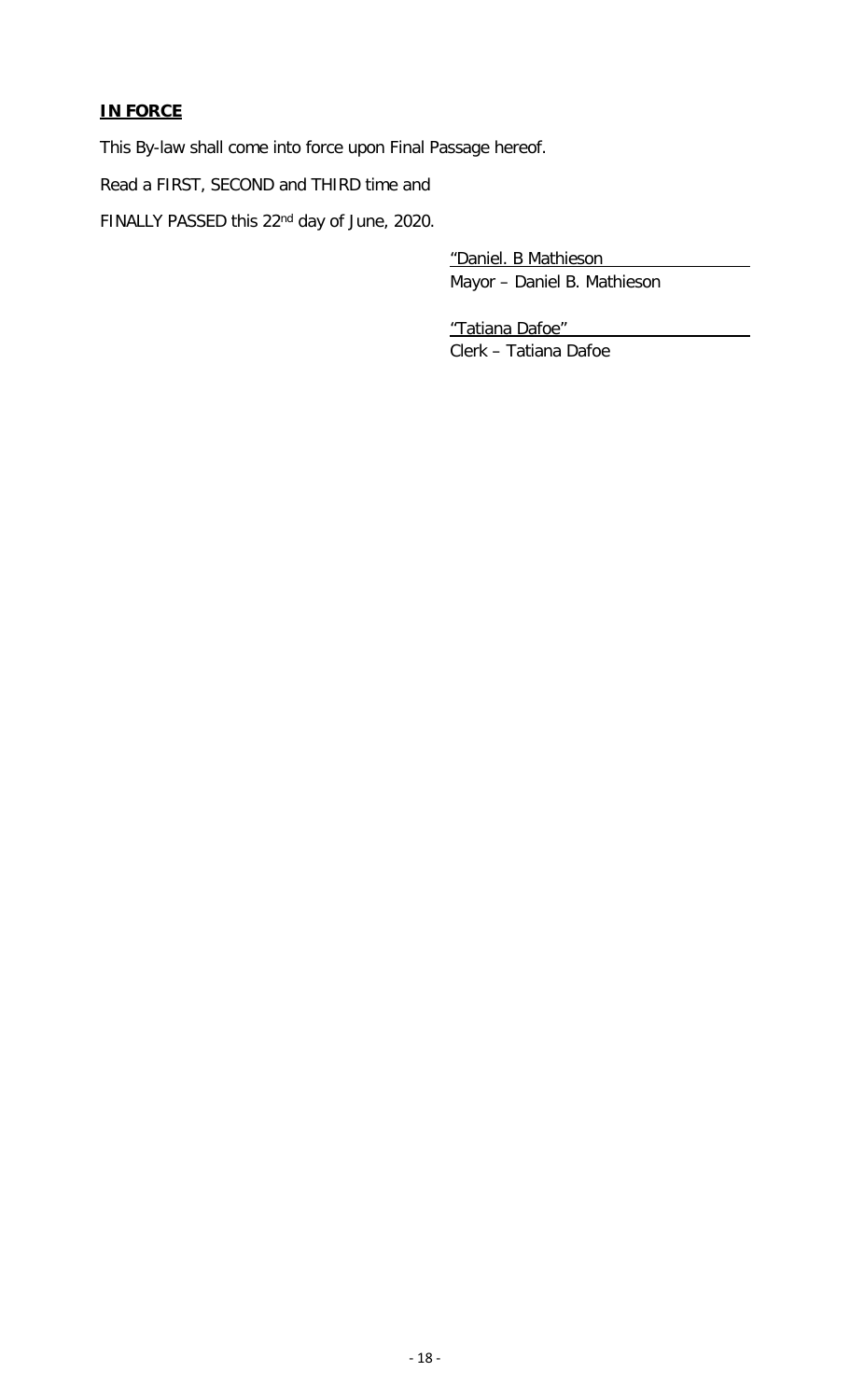Schedule "A" to By-law 86-2020 Adopted the 22nd day of June, 2020

> **Schedule 'A'** Permit Fees

# **Permit Application Fee Schedule**

| \$100.00 |
|----------|
| \$250.00 |
| \$0.00   |
| \$0.00   |
| \$0.00   |
|          |
|          |

Permit Fees are to be paid at time of application submission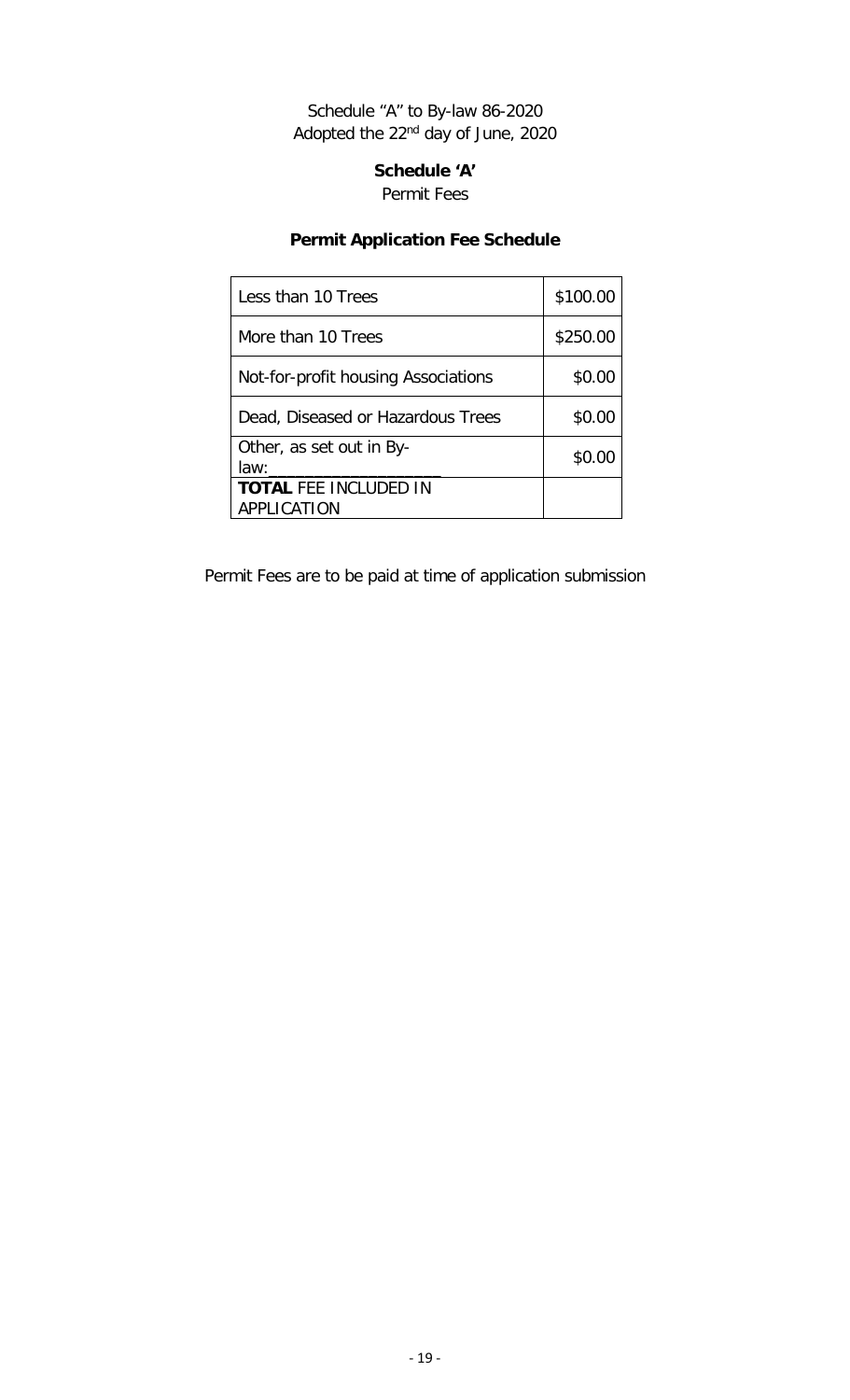Schedule "B" to By-law 86-2020 Adopted the 22nd day of June, 2020

## **List of Criteria referred to in 6(1) – Issuance of Permits**

- a) the condition and size of the Tree;
- b) whether the Tree location conflicts with any of the following:
	- i. a site plan, subdivision plan or building permit plan that has been proposed, approved or issued for development of Private Property, in compliance with the zoning of the land;
	- ii. a proposed pool enclosure; or
	- iii. the expansion of parking areas that comply with the zoning of the land;

and whether all alternatives have been exhausted for avoiding or resolving such conflicts

- c) the species of the Tree;
- d) whether the Tree is of a classification such as "endangered", "threatened" or "at risk" as defined in the *Endangered Species Act 2007*, S.O. 2007, c. 6, as amended, or is of a Tree species classified as an endangered or threatened, or a Tree species of special concern, as defined in the *Species at Risk Act*, S.C. 2002, c. 29, as amended;
- e) whether the Tree, or a significant portion thereof, is dead, terminally diseased or Hazardous;
- f) whether all reasonable measures of Tree preservation have been diligently attempted or considered;
- g) protection of:
	- i. environmentally sensitive areas;
	- ii. natural landforms or contours;
	- iii. significant vistas.
- h) erosion and storm water control;
- i) whether the Tree(s) is in a Natural Heritage Area as defined in the Official Plan of the City of Stratford;
- j) a written report or research prepared by an Arborist or historian expressing the opinion that the Tree is an important species or example for heritage reasons relative to the Tress's age, size, species, location or association with a historical period or event;
- k) whether the Private Property on which the Tree is located is designated under the *Ontario Heritage Act*, R.S.O. 1990, c. O 18, as amended and, if so, whether a written report approved by the City's Municipal Heritage Advisory Committee has been provided, indicating that: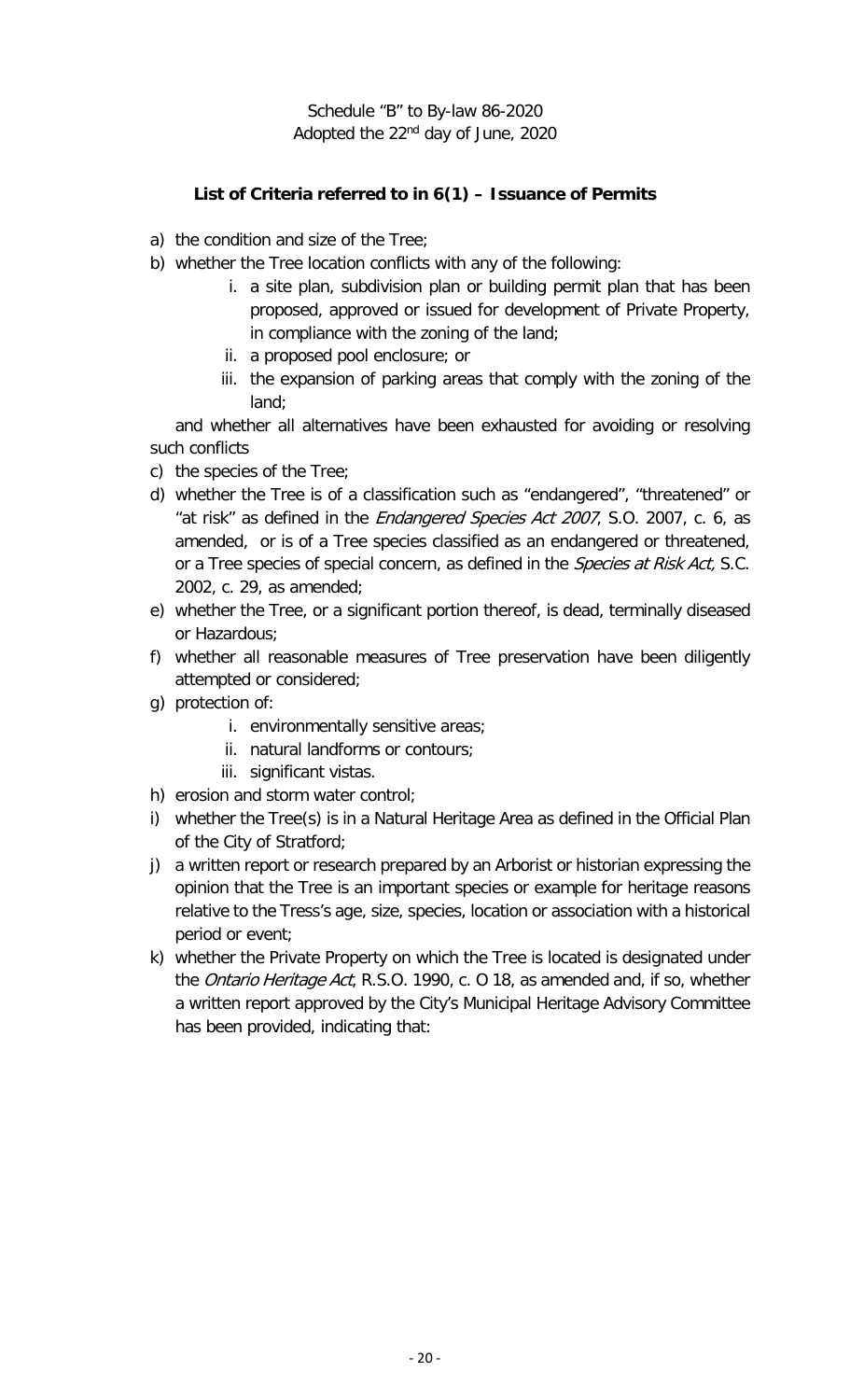- i. the Tree is or is not described as a heritage attribute in the designation or is otherwise relevant to the heritage designation of the site; or,
- ii. the Tree is relevant to the heritage designation of the site but the Municipal Heritage Advisory Committee acknowledges and approves of the proposed Injury or Destruction of the Tree.
- l) whether the Tree(s) is located in a woodlot or forested area where the purpose is cutting of wood for fuel or other personal use and in accordance with Good Forestry Practices and an approved Tree Preservation Plan;
- m) whether a proposed harvest of wood for fuel exceeds 2.5 full cords per hectare of wooded area;
- n) whether the Injury or Destruction of the Tree is otherwise acceptable to the Director;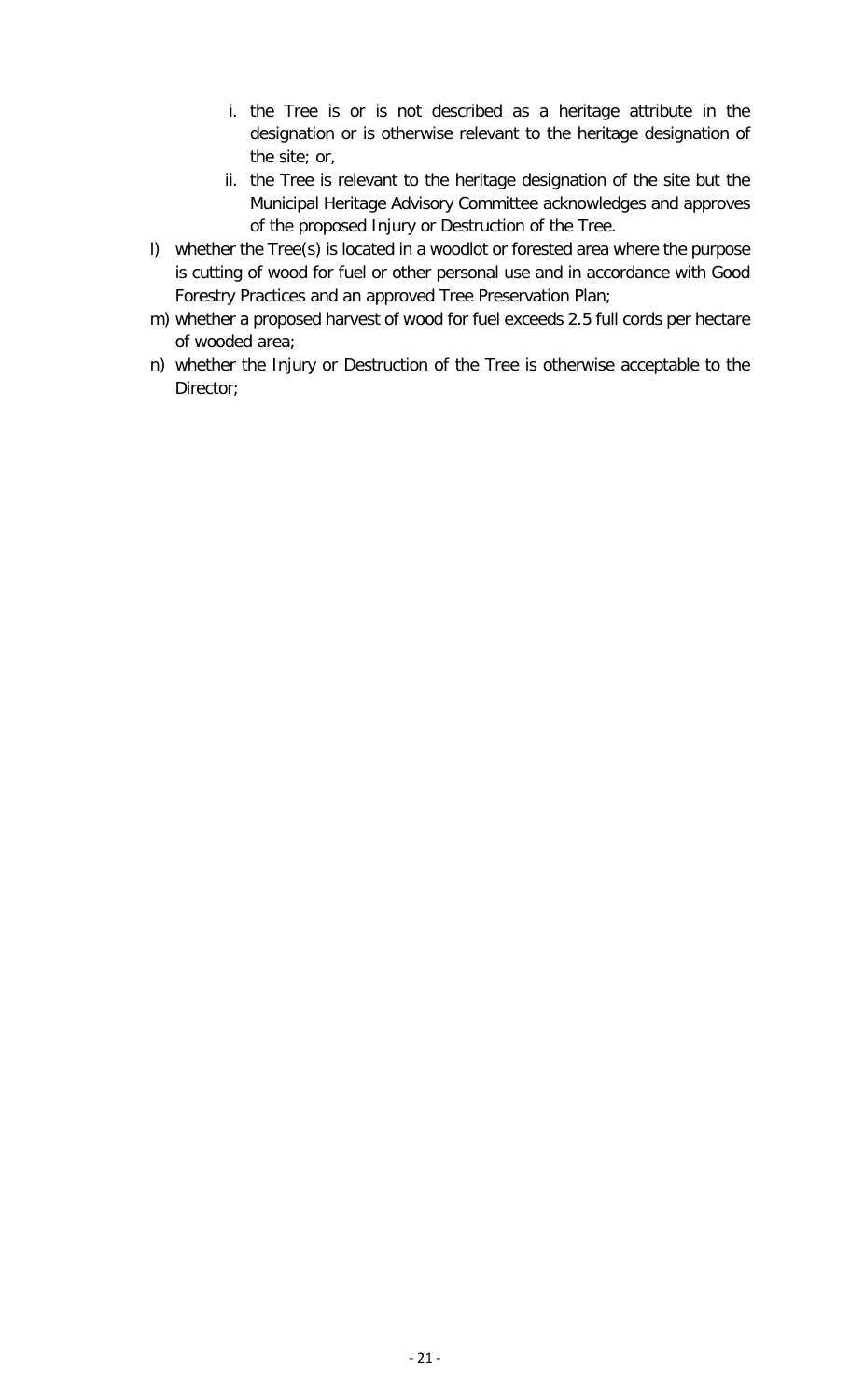#### **Replacement Trees**

| <b>Size of Removal</b><br>(Measured by DBH - Diameter at<br><b>Breast Height)</b> | # of Replacements<br>required | Cost of<br><b>Replacements</b> |
|-----------------------------------------------------------------------------------|-------------------------------|--------------------------------|
| Up to 30 - 50cm at DBH                                                            |                               | \$400.00                       |
| Up to 51 - 75cm at DBH                                                            |                               | \$800.00                       |
| Up to 76 - 100cm at DBH                                                           |                               | \$1200.00                      |
| Greater than 100cm at DBH                                                         |                               | \$1600.00                      |

- 1. If adequate space is not available on the Private Property where the tree(s) was removed, or the Property Owner does not wish to plant trees on the Private Property, the associated fees as laid out above will be required to be paid to the City by the Property Owner at the time of permit issuance that will go towards the enhancement and management of the City's Urban Forest
- 2. Where the Property Owner chooses to plant trees on their property themselves, replacement trees are to be:
	- a. a minimum of 45mm diameter measured at 15cm above root collar and
	- b. of a species that will one day contribute to the Urban Forest Canopy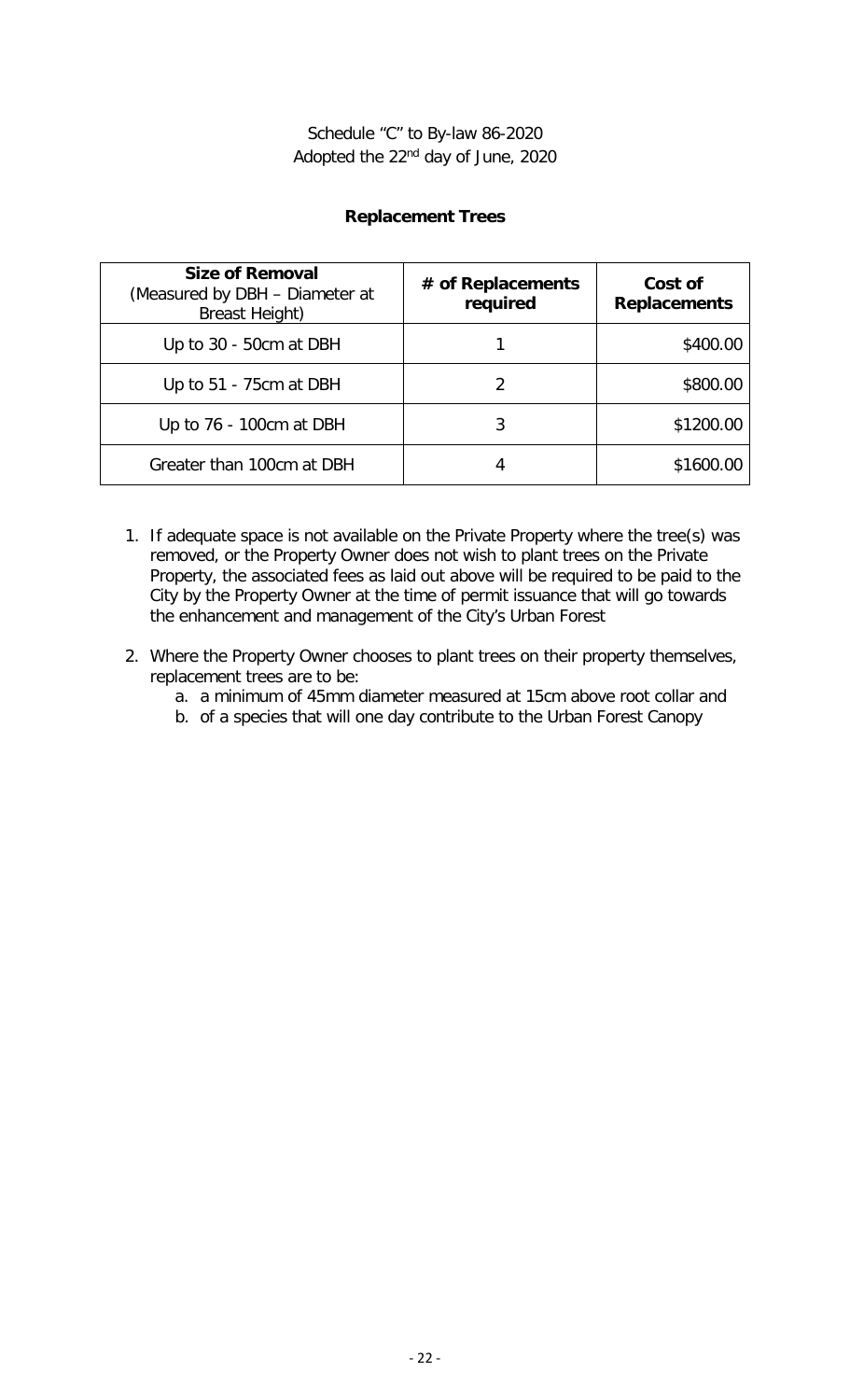## Schedule "D" to By-law 86-2020 Adopted the 22nd day of June, 2020

#### **Tree Protection Zones**

A Tree Protection Zone (TPZ) is to be constructed around all trees that are not subject to destruction within the construction area unless otherwise approved by the Director.

The TPZ shall be determined in accordance with ISA Standards at a minimum of 30.5cm or 1 foot of diameter from the trunk for 2.54 cm or 1 inch diameter at Breast Height (DBH) or located at the drip line of the canopy. Therefore, a tree having a 35 inch DBH would require a 35 foot diameter or placed along the drip line.

The barrier shall be at least 1.2m (4 ft) high and be plywood or orange plastic snow fence or equivalent as approved by the Director.

All Supports and bracing should be outside the TPZ. All such supports should minimize damaging roots outside the TPZ

All TPZ shall have Tree Protection Signage indicating that it is a TPZ

Within the Tree Protection Zone there must be:

- No construction
- No altering of grade by adding fill, excavating, trenching, scraping, dumping or disturbance of any kind
- No storage of construction materials equipment, soil, waste or debris
- No disposal of any liquids
- No movement of any vehicles or machinery
- Directional micro-tunnelling and boring may be permitted within the limits of the TPZ subject to approval by the Director
- Open faced cuts outside a TPZ that are consistent with an approved plan and that require root pruning, require the services of a qualified Arborist or approved tree care professional.

#### **Tree protection Barriers**

| <b>Tree Protection Zones:</b> | <b>Minimum Protection</b>     | <b>Minimum Protection</b>        |
|-------------------------------|-------------------------------|----------------------------------|
| Trunk Diameter (DBH)1         | <b>Distances Required2</b>    | <b>Distances Required</b>        |
|                               | <b>City-owned and Private</b> | <b>Trees in Areas Protected</b>  |
|                               | <b>Trees</b>                  | by the Ravine and Natural        |
|                               |                               | <b>Feature Protection By-law</b> |
|                               |                               |                                  |
| < 10 cm                       | $1.2 \text{ m}$               | Whichever of the two is          |
| $10 - 29$ cm                  | 1.8 <sub>m</sub>              | greater:                         |
| $303 - 40$ cm                 | 2.4 <sub>m</sub>              | The drip line or 1.2 m           |
| $41 - 50$ cm                  | 3.0 <sub>m</sub>              | The drip line or 3.6 m           |